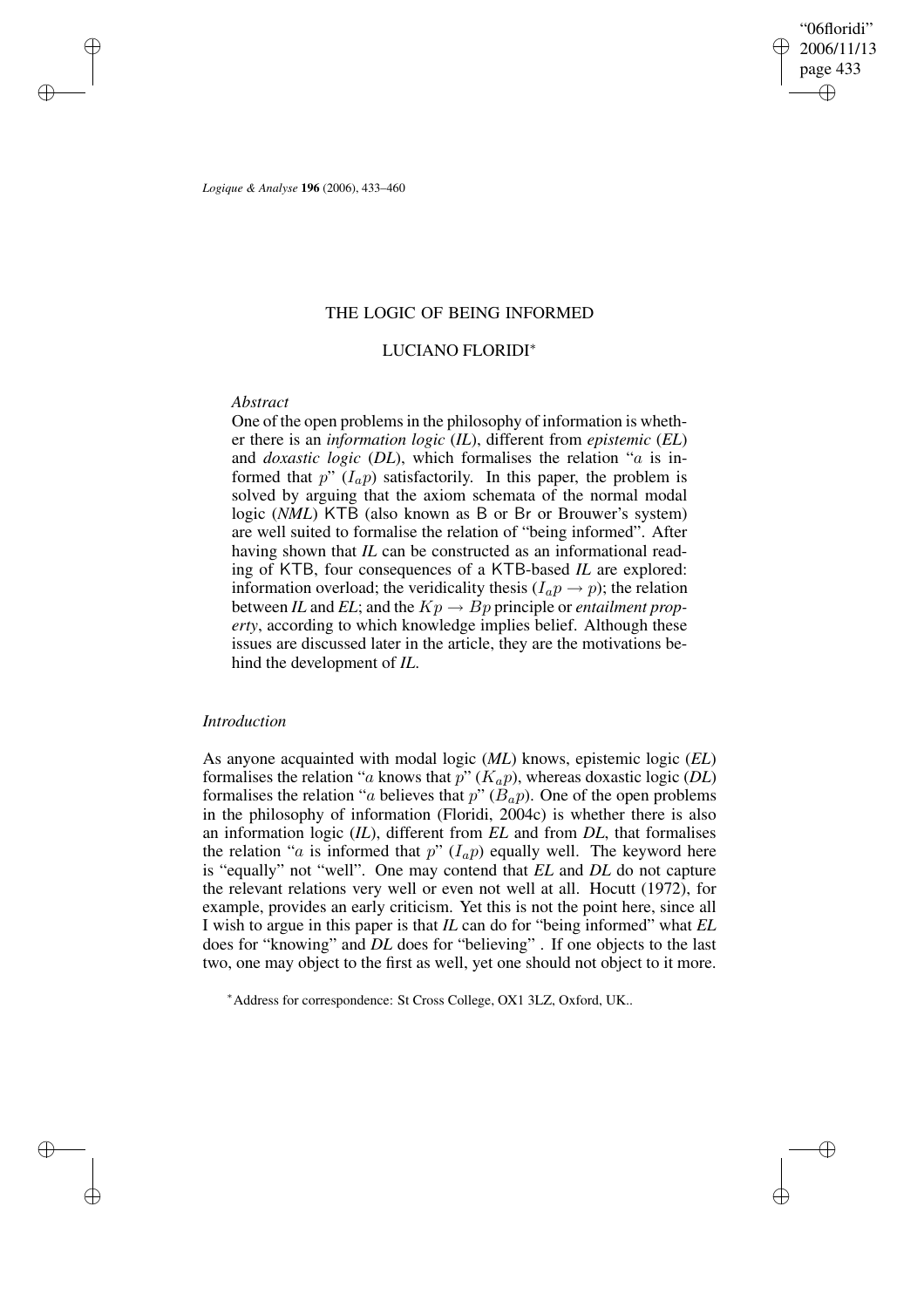# "06floridi" 2006/11/13 page 434 ✐ ✐

✐

✐

### 434 LUCIANO FLORIDI

The proposal developed in the following pages is that the normal modal logic (*NML*) KTB (also known as B, Br or Brouwer's system<sup>1</sup>) is well suited to formalise the relation of "being informed", and hence that *IL* can be constructed as an informational reading of KTB. The proposal is in three sections.

In section one, several meanings of "information" are recalled, in order to focus only on the "cognitive" sense. Three main ways in which one may speak of a "logic of (cognitive) information" are then distinguished. Only one of them is immediately relevant here, namely, " $a$  is informed that  $p$ " as meaning "a holds the information that  $p$ ". These clarifications are finally used to make precise the specific question addressed in the rest of the paper.

In section two, the analysis of the informational relation of "being informed" provides the specifications to be satisfied by its accurate formalisation. It is then shown that KTB successfully captures the relation of "being informed".

In section three, once it is established that there is an *IL* different from *EL* and from *DL*, four consequences of a KTB-based *IL* are briefly explored: information overload; the veridicality thesis  $(Ip \rightarrow p)$ ; the relation between *IL* and *EL*; and the entailment property or  $Kp \rightarrow Bp$  principle, according to which knowledge implies belief. Although they are discussed later in the article, these four issues are the motivations behind the development of *IL*.

In the conclusion, I sketch some of the work that lies ahead.

Throughout the paper the ordinary language of classical, propositional calculus (PC) and of normal, propositional modal logic (see for example: Girle, 2000) will be presupposed. Implication  $(\rightarrow)$  is used in its "material" sense; the semantics is Kripkean; Greek letters are metalinguistic, propositional variables ranging over well-formed formulae of the object language of the corresponding *NML*; and until section 2.6 attention is focused only on the axiom schemata of the *NML*s in question.

# 1. *Three Logics of Information*

"Information" may be understood in many ways, e.g. as signals, natural patterns or nomic regularities, as instructions, as content, as news, as synonymous with data, as power or as an economic resource and so forth. It is notoriously controversial whether even most of these senses of "information"

✐

✐

✐

<sup>&</sup>lt;sup>1</sup> The name was assigned by Becker (1930). As Goldblatt (2003) remarks: "The connection with Brouwer is remote: if 'not' is translated to 'impossible'  $(\neg \Diamond)$ , and 'implies' to its strict version, then the intuitionistically acceptable principle  $p \rightarrow \neg\neg p$  becomes the Brouwersche axiom". For a description of KTB see Hughes & Cresswell (1996).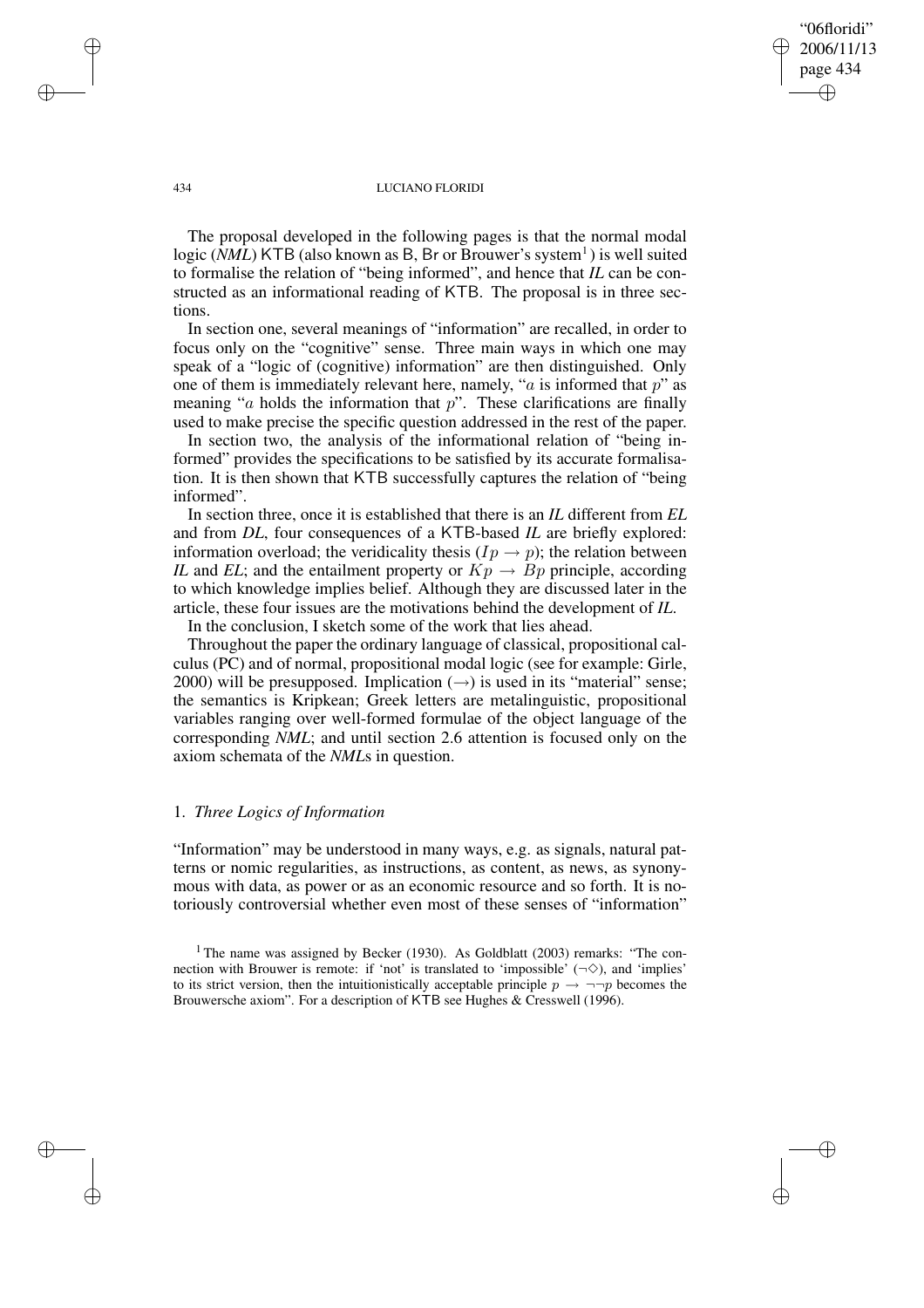✐

✐

✐

✐

might be reduced to a fundamental concept<sup>2</sup>. However, the sort of "information" that interests us here is arguably the most important. It is "information" as semantic content that, on one side, concerns some state of a system, and that, on the other side, allows the elaboration of an agent's propositional knowledge of that state of the system. It is the sense in which Matthew is informed that  $p$ , e.g. that "the train to London leaves at 10.30 am", or about the state of affairs  $f$  expressed by  $p$ , e.g. the railway timetable. In the rest of the paper, "information" will be discussed only in this intuitive sense of declarative, objective and semantic content that  $p$  or about  $f$  (Floridi, 2005a). This sense may loosely be qualified as "cognitive", a neutral label useful to refer here to a whole family of relations expressing propositional attitudes, including "knowing", "believing", "remembering", "perceiving" and "experiencing". Any "non-cognitive" sense of "semantic information" will be disregarded<sup>3</sup>. The scope of our inquiry can now be narrowed by considering the logical analysis of the cognitive relation " $a$  is informed that  $p$ ". Three related yet separate features of interest need to be further distinguished, namely

a) how  $p$  may be informative for  $a$ . For example, the information that  $p$ may or may not be informative depending on whether  $a$  is already informed that  $(p \to q)$ . This aspect of information — the informativeness of a message — raises issues of e.g. novelty, reliability of the source and background information. It is a crucial aspect related to the quantitative theory of semantic information (Bar-Hillel & Carnap, 1953; Bar-Hillel, 1964; Floridi, 2004d), to the logic of transition states in dynamic system, that is, how change in a system may be informative for an observer (Barwise & Seligman, 1997) and to the theory of levels of abstraction at which a system is being considered (Floridi & Sanders, 2004, forthcoming);

b) the process through which  $\alpha$  becomes informed that  $p$ . The informativeness of  $p$  makes possible the process that leads from  $a$ 's uninformed (or less informed) state A to  $a$ 's (more) informed state B. Upgrading  $a$ 's state A to a state B usually involves receiving the information that  $p$  from some external source  $S$  and processing it. It implies that  $\alpha$  cannot be informed

 $2$  For an overview see Floridi (2004a, 2005b). Personally, I am very sceptical about attempts to find a unified theory of information and hence a unique logic that would capture all its interesting features.

<sup>3</sup> There are many plausible contexts in which a stipulation ("let the value of  $x = 3$ " or "suppose we discover the bones of a unicorn"), an invitation ("you are cordially invited to the college party"), an order ("close the window!"), an instruction ("to open the box turn the key"), a game move ("1.e2-e4 c7-c5" at the beginning of a chess game) may be correctly qualified as kinds of information understood as semantic content. These and other similar, non-cognitive meanings of "information" (e.g. to refer to a music file or to a digital painting) are not discussed in this paper, where semantic information is taken to have a declarative or factual value i.e. it is suppose to be correctly qualifiable alethically.

"06floridi" 2006/11/13 page 435

✐

✐

✐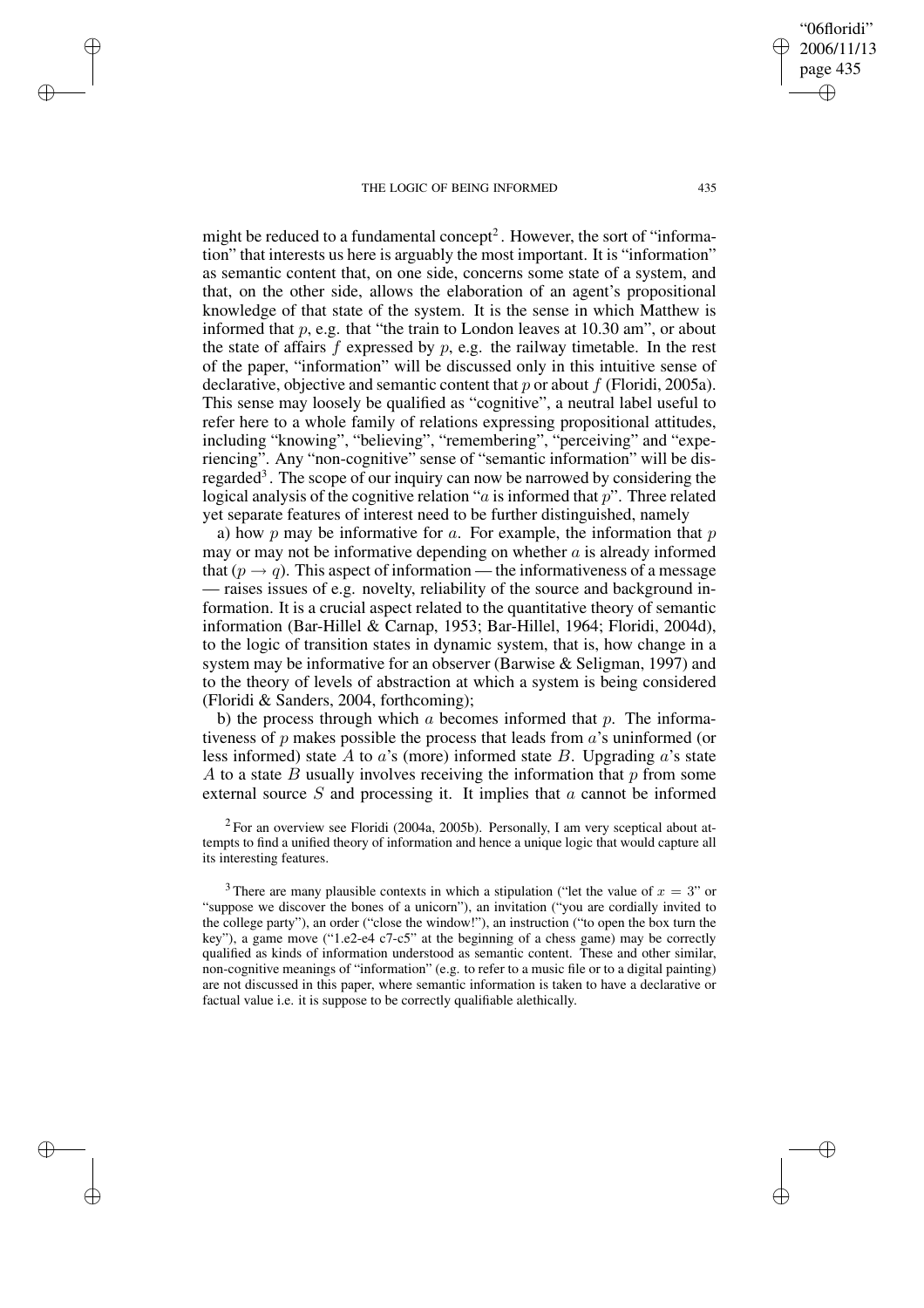"06floridi" 2006/11/13 page 436 ✐ ✐

✐

✐

### 436 LUCIANO FLORIDI

that p unless a was previously uninformed that p. And the logical relation that underlies this state transition raises important issues of timeliness and cost of acquisition, for example, and of adequate procedures of information processing, including introspection and metainformation, as we shall see. It is related to communication theory (Shannon & Weaver, 1949, rep. 98), temporal logic, updating procedures (Gärdenfors, 1988), and recent trends in dynamic epistemic logic (Baltag & Moss, 2004);

c) the state of the epistemic agent  $a$ , insofar as  $a$  holds the information that p. This is the *statal* condition into which a enters, once a has acquired the information (*actional* state of being informed) that p. It is the sense in which a witness, for example, is informed (holds the information) that the suspect was with her at the time when the crime was committed. The distinction is standard among grammarians, who speak of passive verbal forms or states as "statal" (e.g. "the door was shut (state) when I last checked it") or "actional" (e.g. "but I don't know when the door was shut  $(act)$ ")<sup>4</sup>. Here, we are interested only in the statal sense of "is informed". This sense (c) is related to cognitive issues and to the logical analysis of an agent's "possession" of a belief or a piece of knowledge.

Point (a) requires the development of a logic of "being informative"; (b) requires the development of a logic of "becoming informed"; and (c) requires the development of a logic of "being informed (i.e. holding the information)". Work on (a) and (b) is already in progress. Mark Jago, in this issue, Allo (2005) and Sanders (forthcoming) develop lines of research complementary to this paper. In the following pages, I shall be concerned with (c) and seek to show that there is a logic of information comparable, for adequacy, flexibility and usefulness, to *EL* and *DL*.

Our problem can now be formulated more precisely. Let us concentrate our attention on the most popular and traditional *NML*, obtainable through the analysis of some of the well-known characteristics of the relation of accessibility (reflexivity, transitivity etc.). These fifteen<sup>5</sup> *NMLs* range from the weakest K to the strongest S5 (see below Figure 1). They are also obtainable through the combination of the usual axiom schemata of PC with the fundamental modal axiom schemata (see below Figure 2). Both *EL* and *DL* comprise a number of cognitively interpretable *NML*, depending on the sets of axioms that qualify the corresponding *NML* used to capture the relevant "cognitive" notions. If we restrict our attention to the six most popular *EL*

<sup>4</sup> I owe to Christopher Kirwan this very useful clarification; in a previous version of this paper I had tried to reinvent it, but the wheel was already there.

<sup>5</sup> The number of *NML*s available is infinite. I am grateful to Timothy Williamson and John Halleck who kindly warned me against a misleading wording in a previous version of this paper.

✐

✐

✐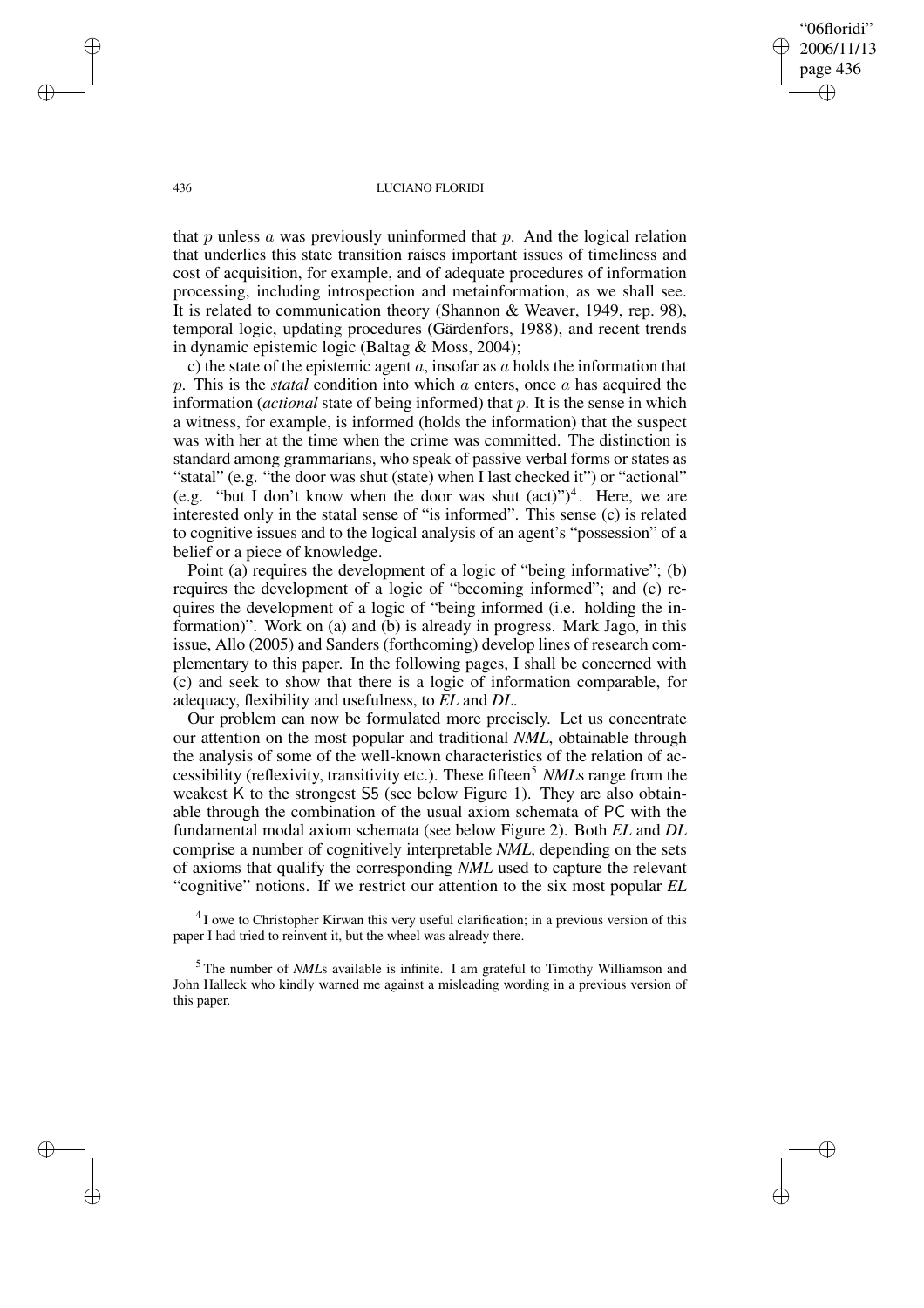✐

✐

✐

✐

and *DL* — those based on systems KT, S4, S5 and on systems KD, KD4, KD45 respectively — the question about the availability of an information logic can be rephrased thus: among the popular *NML*s taken into consideration, is there one, not belonging to KT, S4, S5, KD, KD4, KD45, which, if cognitively interpreted, can successfully capture and formalise our intuitions regarding " $a$  is informed that  $p$ " in the (c) sense specified above?

A potential confusion may be immediately dispelled. Of course, the logical analysis of the cognitive relation of "being informed" can sometimes be provided in terms of "knowing" or "believing", and hence of *EL* or *DL*. This is not in question, for it is trivially achievable, insofar as "being informed" can sometimes be correctly treated as synonymous with "knowing" or "believing". We shall also see in § 3.3 that *IL* may sometime overlap with *EL*. The interesting problem is whether "being informed" may show properties that typically (i.e., whenever the overlapping would be unjustified, see  $\S 3.3$ ) require a logic different from *EL* and *DL*, in order to be modelled accurately. The hypothesis defended in the following pages is that it does and, moreover, that this has some interesting consequences for our understanding of the nature of the relation between "knowing" and "believing".



Figure 1: Fifteen Normal Modal Logics

Note that KDB5 is a "dummy" system: it is equivalent to S5 and it is added to the diagram just for the sake of elegance.

"06floridi" 2006/11/13 page 437

 $\oplus$ 

✐

✐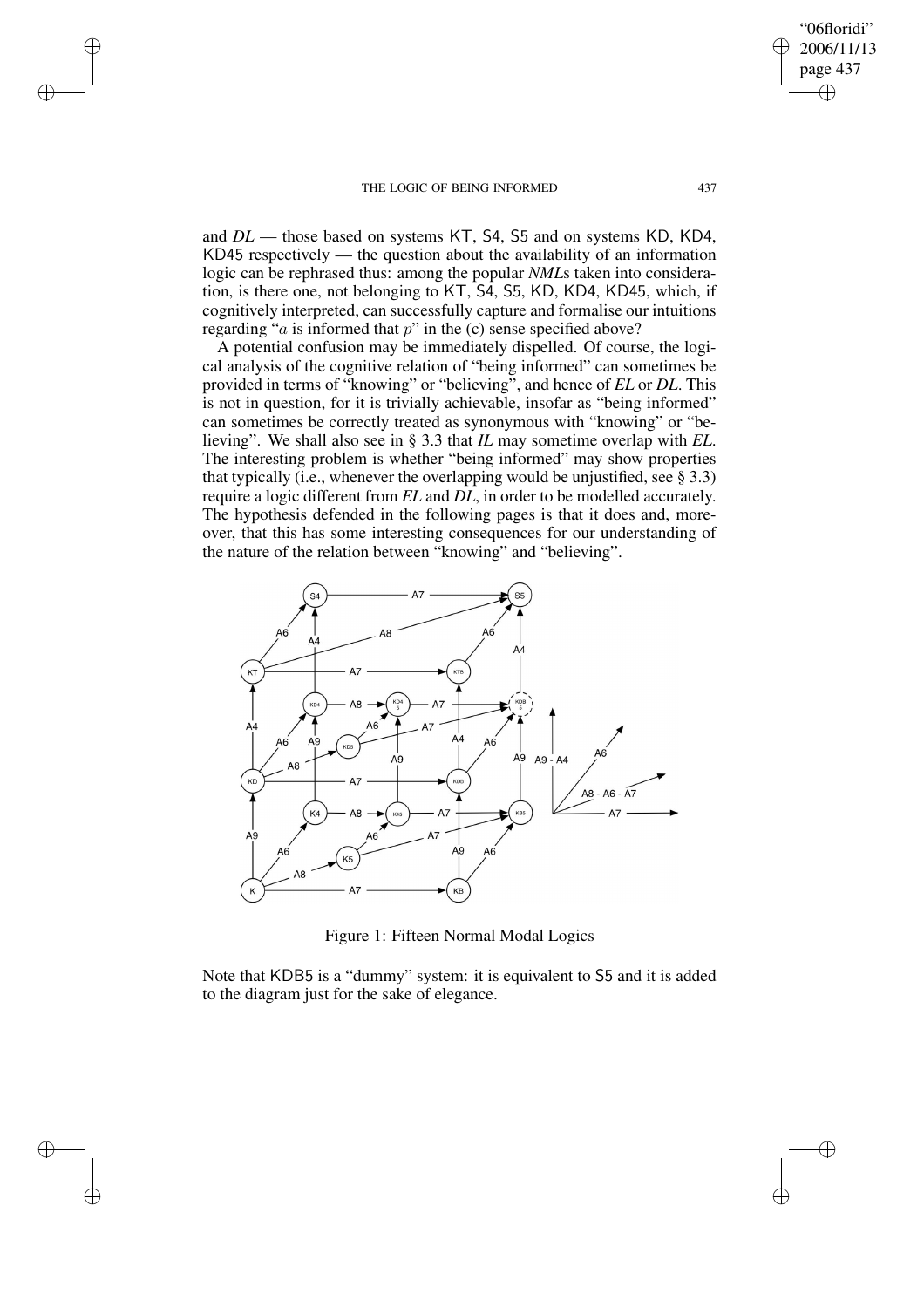#### 438 LUCIANO FLORIDI

"06floridi" 2006/11/13 page 438

✐

✐

✐

✐

| Synonymous     | Equivalent axiomatic systems                    |
|----------------|-------------------------------------------------|
| $T = M = KT$   | $B = TR$                                        |
| $B = Br = KTB$ | $KB5 = KB4$ , $KB45$                            |
| $D = KD$       | $S5 = T5$ , T45, TB4, TB5, TB45, DB4, DB5, DB45 |

### 2. *Modelling "Being Informed"*

Let us interpret the modal operator  $\Box$  as "is informed that". We may then replace the symbol  $\Box$  with I for "being informed", include an explicit reference to the informed agent a, and write

 $\Box p = I_a p \tag{1}$ 

to mean a is informed (holds the information) that  $p^6$ .

As customary, the subscript will be omitted whenever we shall be dealing with a single, stand-alone agent  $a$ . It will be reintroduced in § 2.4, when dealing with multiagent *IL*. Next, we can then define  $\diamond$  in the standard way, thus

$$
U_a p =_{def} \neg I_a \neg p \tag{2}
$$

to mean  $a$  is uninformed (is not informed, does not hold the information) that  $\neg p$ ; or for all a's information (given a's information base), it is possible that p.

Simplifying, a's information base can be modelled by representing it as a dynamic set  $D_a$  of sentences of a language  $L^7$ . The intended intepretation

 $6$  A *de re* interpretation is obtainable by interpreting  $I_a p$  as "there is the information that  $p$ ".

 $7$  Dynamic sets are an important class of data structures in which sets of items, indexed by keys, are maintained. It is assumed that the elements of the dynamic set contain a field (called the key) by whose value they can be ordered. The phone directory of a company is a simple example of a dynamic set (it changes over time), whose key might be "last name". Dynamic sets can change over the execution of a process by gaining or losing elements. Of the variety of operations usually supported by a dynamic set, three are fundamental and will be assumed in this paper:

Search(S, k) = given a set S and a key value k, a query operation that returns a pointer x to an element in S such that key[x] = k, or nil if no such element belongs to S.

Insert( $S, x$ ) = an operation that augments the set S with the element x.

Delete(S, x) = an operation that removes an element pointed to by x from S (if it is there).

✐

✐

✐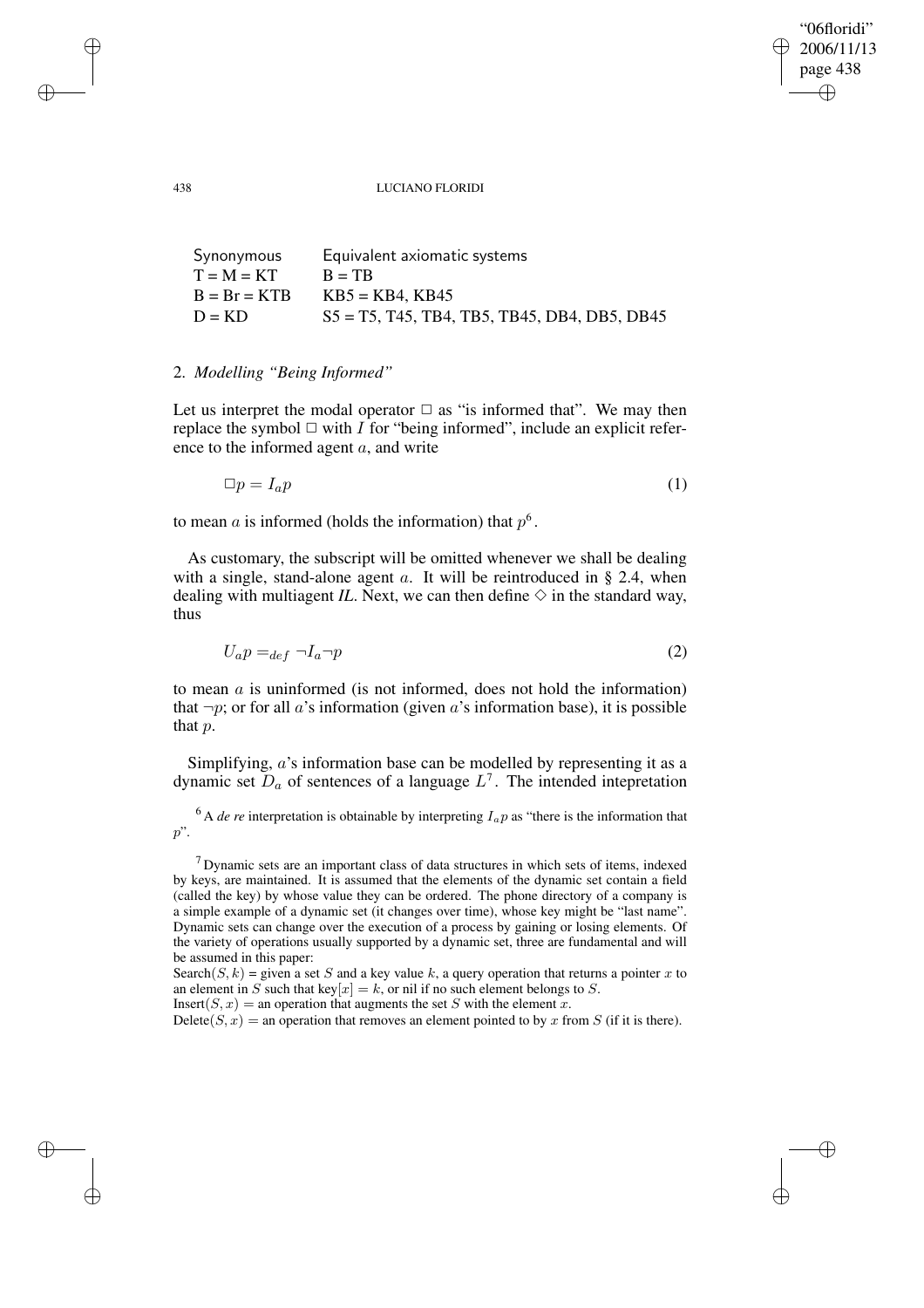✐

✐

✐

✐

is that  $D_a$  consists of all the sentences, i.e. all the information, that a holds at time t. We then have that  $I_a p$  means that  $p \in D_a$ , and  $U_a p$  means that p can be uploaded in  $D_a$  while maintaining the consistency of  $D_a$ , that is,  $U_a p$  means  $\Diamond (p \in D_a)$  "salva cohaerentiae"<sup>8</sup>. Note that a need not be committed, either doxastically (e.g. in terms of strengths of belief, Lenzen (1978)) or epistemically (e.g. in terms of degrees of certainty) in favour of any element in Da.

Given that *IL* might actually overlap and hence be confused with *EL* or *DL*, the most plausible conjecture is that an *IL* that can capture our intuitions, and hence satisfy our requirements regarding the proper formalisation of  $I_p$ , will probably bear some strong resemblance to *EL* and *DL*. If there is any difference between these three families of cognitive logics it is likely to be identifiable more easily in terms of satisfaction (or lack thereof) of one or more axioms qualifying the corresponding *NML*. The heuristic assumption here is that, by restricting our attention to the fifteen *NMLs* in question, we may be able to identify the one which best captures our requirements. It is a bit like finding where, on a continuous map, the logic of information may be placed: even if we succeed in showing that KTB is the right *NML* for our task, there is still an infinite number of neighbouring *NML*s extending  $\mathsf{KTB}^9$  .

For ease of reference, the axiom schemata in question are summarised and numbered progressively in Figure 2, where  $\varphi$ ,  $\chi$  and  $\psi$  are propositional variables referring to any wff of PC.

Following Hintikka's standard approach (Hintikka, 1962), a systematic way to justify the choice of some axiom schemata is by trying to identify a plausible interpretation of a semantics for the corresponding *NML*. We shall now consider the 12 axiom schemata and show that *IL* shares only some of them with *EL* and *DL*.

<sup>8</sup> As Patrick Allo has noted in a personal communication, this can also be expressed in terms of safety of inclusion of p in  $\overline{D}_a$ .

<sup>9</sup> Many thanks to John Halleck for calling my attention to this point and to Miyazaki (2005).

"06floridi" 2006/11/13 page 439

✐

✐

✐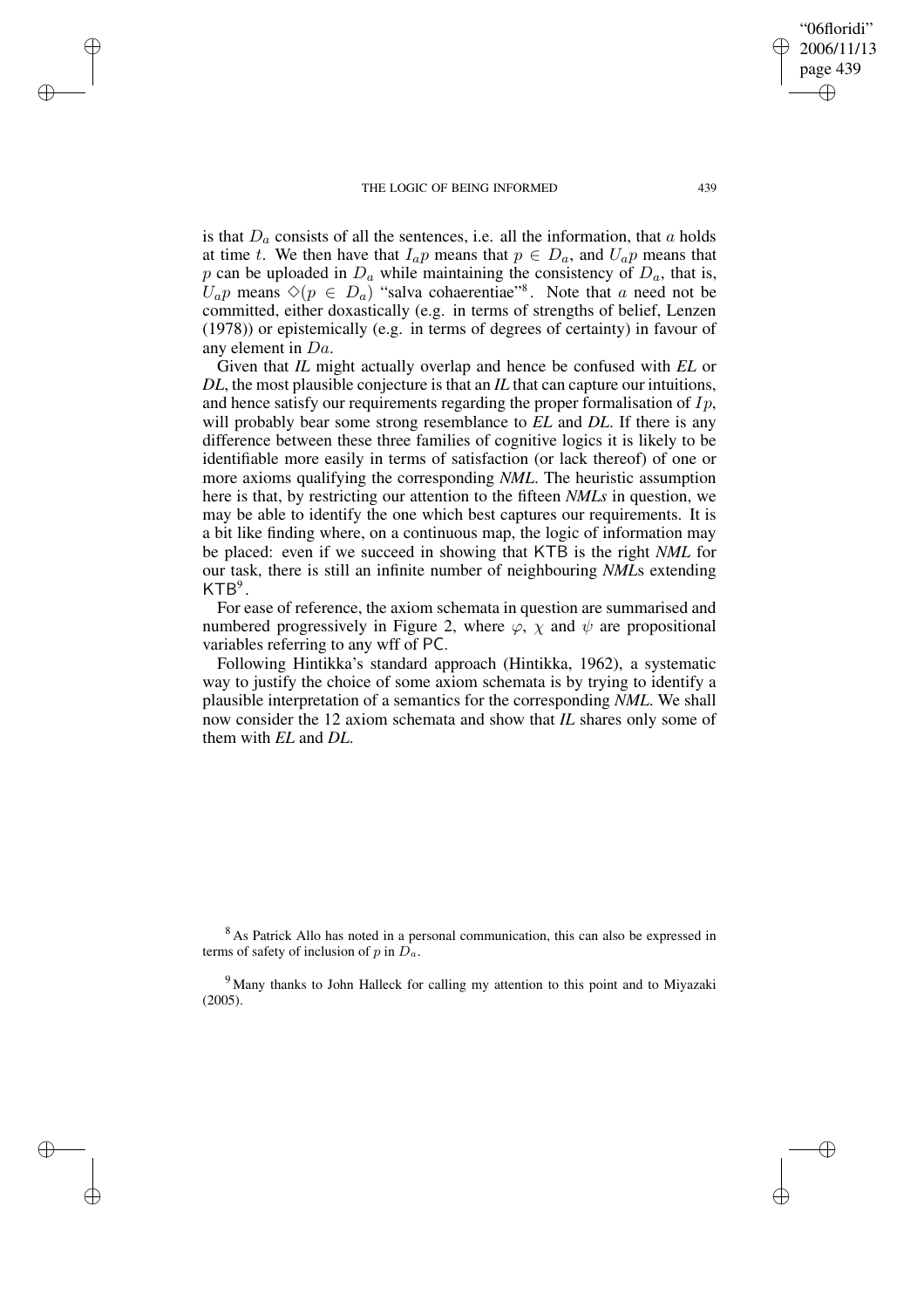✐

### 440 LUCIANO FLORIDI

| Label          | Definitions of<br>Name of the Axiom                                                        |                                    | Frame      |
|----------------|--------------------------------------------------------------------------------------------|------------------------------------|------------|
|                | Axiom Schemata                                                                             | or Corresponding NML               | Property   |
| A <sub>1</sub> | $\varphi \rightarrow (\chi \rightarrow \varphi)$                                           | 1st axiom of PC                    |            |
| A <sub>2</sub> | $(\varphi \to (\chi \to \psi)) \to ((\overline{\varphi \to \chi}) \to (\varphi \to \psi))$ | 2nd axiom of PC                    |            |
| $A_3$          | $(\neg \varphi \rightarrow \neg \chi) \rightarrow (\chi \rightarrow \varphi)$              | 3rd axiom of PC                    |            |
| $A_4$          | $\Box \varphi \rightarrow \varphi$                                                         | KT or M, K2, veridicality          | Reflexive  |
| $A_5$          | $\Box(\varphi \to \chi) \to (\Box \varphi \to \Box \chi)$                                  | K, distribution, deductive cogency | Normal     |
| $A_6$          | $\square \varphi \rightarrow \square \square \varphi$                                      | 4, S4, K3, KK, reflective thesis   | Transitive |
|                |                                                                                            | or positive introspection          |            |
| $A_7$          | $\varphi \to \Box \Diamond \varphi$                                                        | KTB, B, Br,                        | Symmetric  |
|                |                                                                                            | Brouwer's axiom or Platonic thesis |            |
| $A_8$          | $\Diamond\varphi\rightarrow\Box\Diamond\varphi$                                            | S5, reflective, Socratic thesis or | Euclidean  |
|                |                                                                                            | negative introspection             |            |
| $A_{9}$        | $\Box \varphi \rightarrow \Diamond \varphi$                                                | KD, D, consistency                 | Serial     |
| $A_{10}$       | $(\Box(\varphi \to \chi) \to (\Box(\chi \to \psi) \to \Box(\varphi \to \psi)))$            | Single agent transmission          |            |
| $A_{11}$       | $(\Box_x \Box_y \varphi \rightarrow \Box_x \varphi)$                                       | K4, multiagent transmission,       |            |
|                |                                                                                            | or Hintikka's axiom                |            |



# 2.1. IL *Satisfies* A1*,* A2*,* A3*,* A5

Trivially, we may assume that *IL* satisfies the axioms  $A_1 - A_3$ . As for  $A_5$ , this specifies that  $IL$  is distributive, as it should be. If an agent  $a$  is informed that  $p \rightarrow q$ , then, if a is informed that p, a is also informed that q. Note that, although this is entirely uncontroversial, it is less trivial. Not all "cognitive" relations are distributive. "Knowing", "believing" and "being informed" are, as well as "remembering" and "recalling". This is why Plato is able to argue that a "mnemonic logic", which he seems to base on K4, may replace *DL* as a foundation for *EL*<sup>10</sup> . However, "seeing" and other experiential relations, for example, are not: if an agent a sees (in a non metaphorical sense) or hears or experiences or perceives that  $p \rightarrow q$ , it may still be false that, if a sees (hears etc.)  $p$ ,  $a$  then also sees (hears etc.)  $q$ .

The inclusion or exclusion of the remaining seven axioms is more contentious. Although logically independent, the reasons leading to their inclusion or exclusion are not, and they suggest the following clustering. In § 2.2, *IL* is shown to satisfy not only  $A_9$  (consistency) but also  $A_4$  (veridicality). In § 2.3, it is argued that *IL* does not have to satisfy the two "reflective" axioms, that is  $A_6$  and  $A_8$ . And in § 2.4, it is argued that *IL* should satisfy the "transmissibility" axioms  $A_{10}$  and  $A_{11}$ . This will leave us with  $A_7$ , to be discussed in § 2.5.

<sup>10</sup> On Plato's interpretation of knowledge as recollection see especially *Phaedo* 72e-75 and *Meno* 82b-85.

✐

✐

✐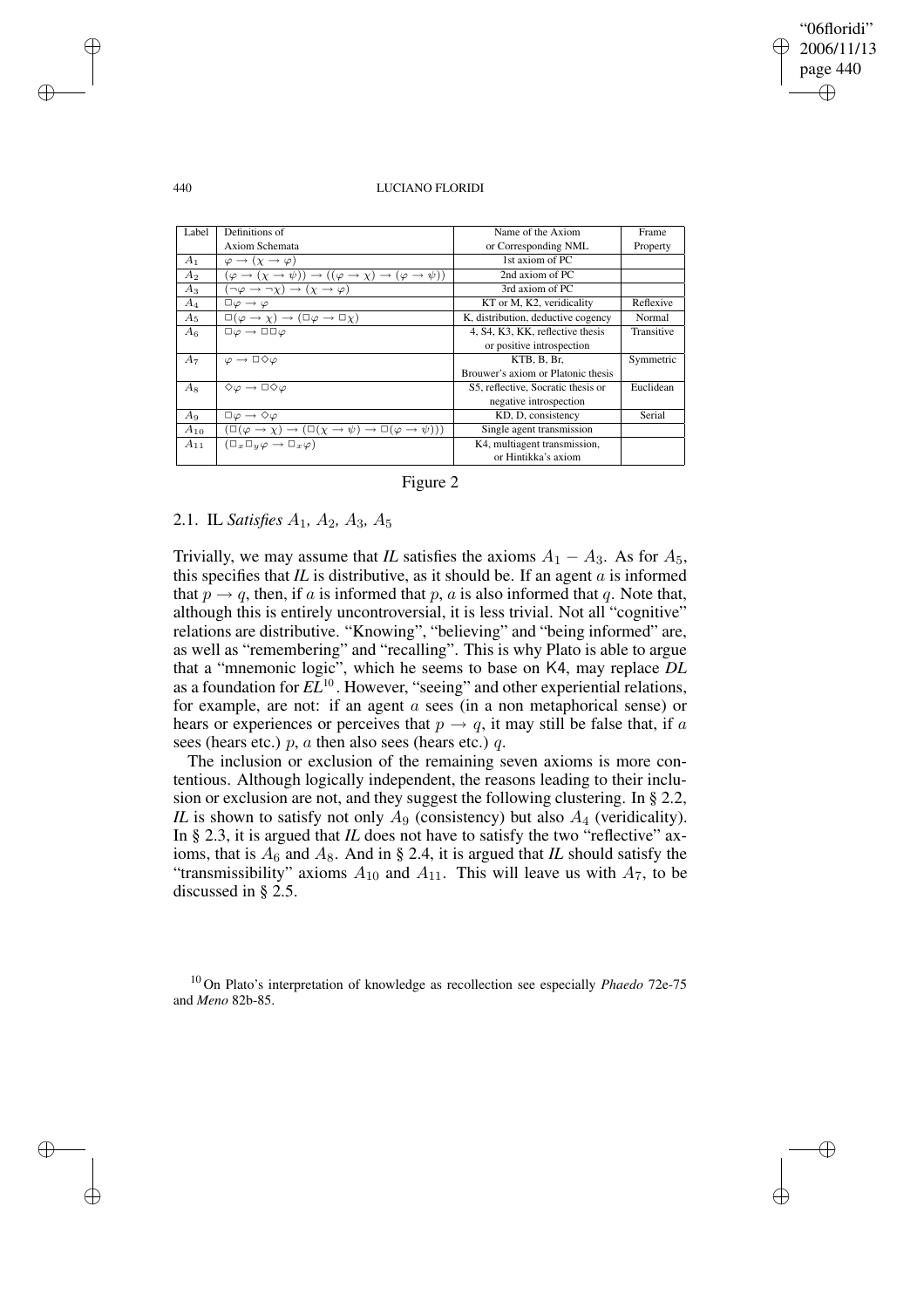# 2.2. *Consistency and Truth:* IL *satisfies* A9 *and* A4

✐

✐

✐

✐

In *DL*,  $A_9$  replaces the stronger  $A_4$ , which characterizes *EL*: whereas p must be true for the epistemic agent  $\alpha$  to know that  $p$ , the doxastic agent  $\alpha$  only needs to be consistent in her beliefs. There are at least four reasons why *IL* should be characterized as satisfying  $A_9$ :

1)  $A_9$  specifies that, in *IL*, the informational agent  $\alpha$  is consistent, but so can be our ordinary informed agent in everyday life:  $I_p \rightarrow U_p$ . If a holds the information that the train leaves at  $10.30$  am then, for all  $a$ 's information, it is possible that the train leaves at 10.30 am, in other words,  $p$  can be uploaded in a's information base  $D_a$  while maintaining the consistency of  $D_a$ ;

2) even if (1) were unconvincing, *IL* should qualify a as consistent at least normatively, if not factually, in the same way as *DL* does. If a holds the information that the train leaves at 10.30 am, then  $a$  should not hold the information that the train does not leave at 10.30 am. The point is not that doxastic or informational agents cannot be inconsistent<sup>11</sup>, but that  $A_9$  provides an information integrity constraint: inconsistent agents should be disregarded. Again, to appreciate the non-trivial nature of a normative approach to  $A_9$ , consider the case of a "mnemonic logic": it might be factually implausible and only normatively desirable to formalise " $a$  remembers that  $p$ " as implying that, if this is the case, then a does not remember that  $\neg p$ . Matthew may remember something that actually never happened, or he might remember both p (that he left the keys in the car) and  $\neg p$  (that he left the keys on his desk) and be undecided about which memory is reliable. Likewise, if a database contains the information that  $p$  it might, unfortunately, still contain also the information that  $\neg p$ , even if, in principle, it should not, because this would seriously undermine the informative nature of the database itself (see next point 3), and although it is arguable (because of  $A_4$ , see below) that in such case either p or  $\neg p$  fail to count as information;

3) objections against  $IL$  satisfying  $A_9$  appear to be motivated by a confusion between "becoming informed" and "being informed", a distinction emphasised in  $\S$  2.1. In the former case, it is unquestionable that a may receive and hence hold two contradictory messages (e.g., a may read in a printed timetable that the train leaves at  $10.30$  am, as it does, but a may also be told by b that the train does not leave at 10.30 am). However, from this it only follows that  $\alpha$  has the information that the train leaves at 10.30 am, but since p and  $\neg p$  erase each other's value as pieces of information for a, a may be unable, subjectively, to identify which information  $a$  holds. It does

"06floridi" 2006/11/13 page 441

✐

✐

✐

 $11$  It might be possible to develop a modal approach to QC (quasi-classical) logic in order to weaken the integrity constraint, see Grant & Hunter (forthcoming).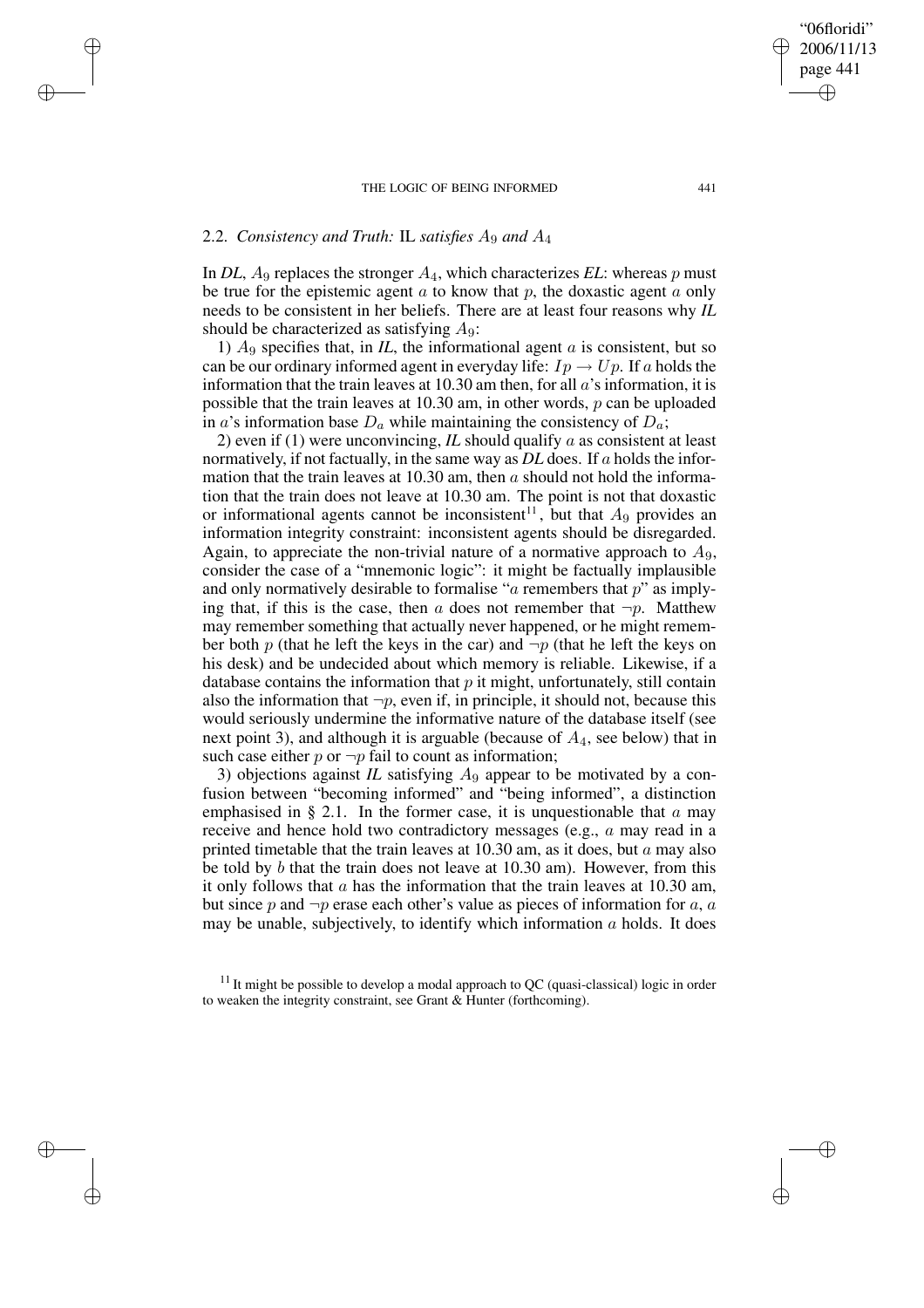"06floridi" 2006/11/13 page 442 ✐ ✐

✐

✐

### 442 LUCIANO FLORIDI

not follow that a is actually informed both that the train leaves at  $10.30$  am and that it does not;

4) if *IL* satisfies the stronger A4 then, *a fortiori*, *IL* satisfies A9. Accepting that *IL* satisfies  $A_9$  on the basis of  $(1)$ – $(3)$  is obviously not an argument in favour of the inclusion of  $A_4$ . At most, it only defuses any argument against it based on the reasoning that, if  $IL$  did not satisfy  $A_9$ , it would fail to satisfy  $A_4$  as well. The inclusion of  $A_4$  requires some positive support of its own, to which we now turn.

According to  $A_4$ , if a is informed that p then p is true. Can this be right? Couldn't it be the case that one might be qualified as being informed that  $p$ even if p is false? The answer is in the negative, for the following reason. Including  $A_4$  as one of *IL* axioms depends on whether p counts as information only if  $p$  is true. Now, some critics (Colburn (2000), Fox (1983), Dodig-Crnkovic (2005) and, among situation theorists, Devlin (1991)) may still be unconvinced about the necessarily veridical nature of information, witness the debate between Floridi (2004d) and Fetzer (2004). However, more recently, it was shown in Floridi (2005a) that the Dretske-Grice approach to the so-called standard definition of information as meaningful data<sup>12</sup> remains by far the most plausible. In short,  $p$  counts as information only if  $p$  is true because:

"[. . .] false information and mis-information are not kinds of information — any more than decoy ducks and rubber ducks are kinds of ducks" (Dretske, 1981, 45).

"False information is not an inferior kind of information; it just is not information" (Grice, 1989, 371).

As in the case of knowledge, truth is a necessary condition for  $p$  to qualify as information. In Floridi (2005a) this is established by proving that none of the reasons usually offered in support of the alethic neutrality of information is convincing, and then that there are several good reasons to treat information as encapsulating truth and hence to disqualify misinformation (that is, "false information") as pseudo-information, that is, as not (a type of) information at all. The arguments presented there will not be rehearsed here, since it is sufficient to accept the conclusion that either one agrees that information encapsulates truth or (at least) the burden of proof is on her side.

Once the veridical approach to the analysis of semantic information is endorsed as the most plausible, it follows that, strictly speaking, to hold (exchange, receive, sell, buy, etc.) some "false information", e.g. that the train

<sup>12</sup> Other philosophers who accept a truth-based definition of information are Barwise & Seligman (1997) and Graham (1999).

✐

✐

✐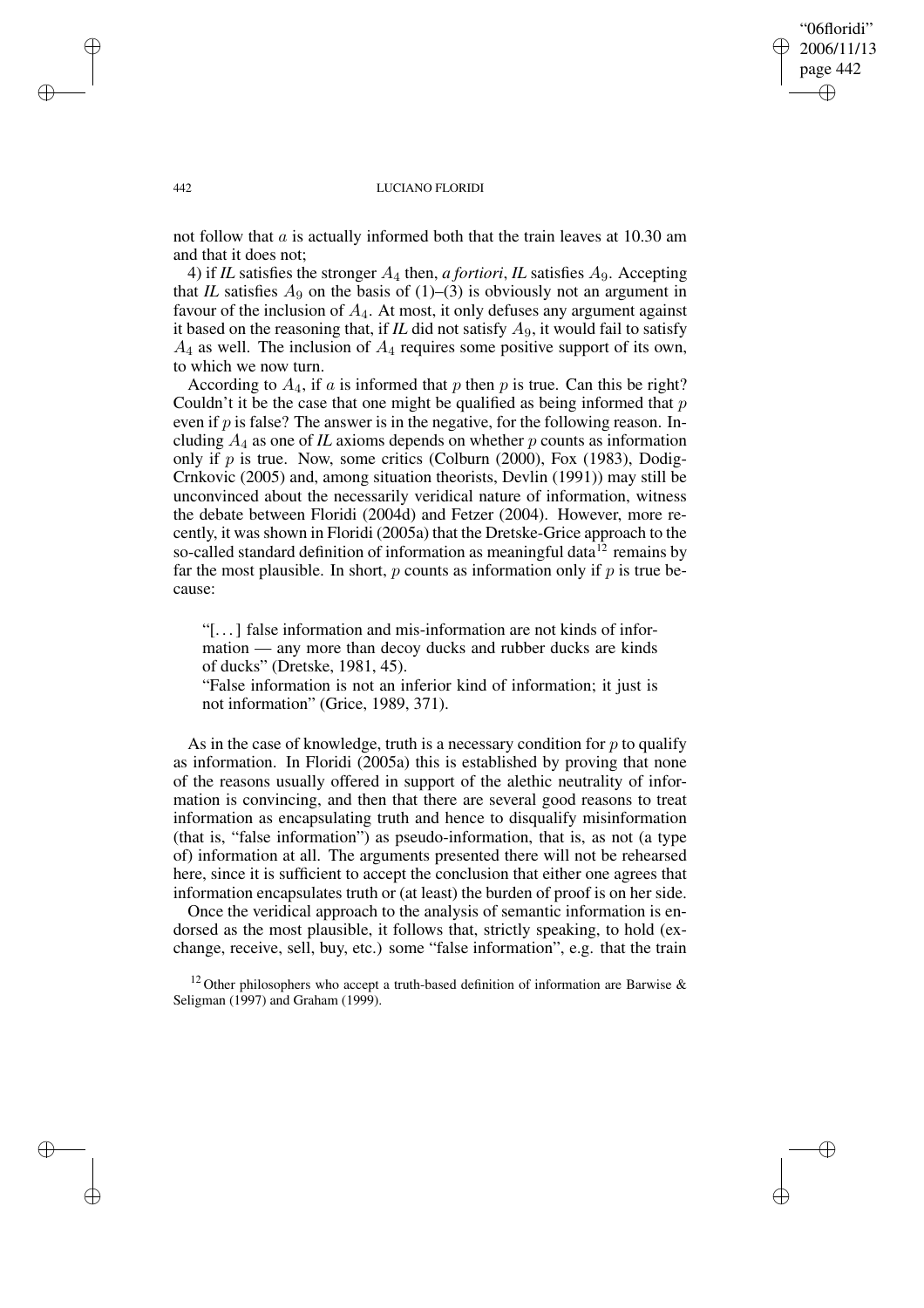✐

✐

✐

✐

2006/11/13 page 443 ✐ ✐

✐

✐

"06floridi"

leaves at 11.30 am when in fact it leaves at 10.30 am, is to hold (exchange, receive, sell, buy, etc.) no information at all, only some semantic content (meaningful data). But then, a cannot hold the information (be informed) that p unless p is true, which is precisely what  $A_4$  states. Mathew is not informed but misinformed that Italy lost the world cup in 2006 because Italy won it. And most English readers will gladly acknowledge that Matthew is informed about who won the world cup in 1966 only if he holds that England did.

The mistake — arguing that  $a$  may be informed that  $p$  even if  $p$  is false, and hence that *IL* should not satisfy  $A_4$  — might arise if one confuses "holding the information that  $p$ ", which we have seen must satisfy  $A_4$ , with "holding"  $p$  as information", which of course need not, since an agent is free to believe that  $p$  qualifies as information even when  $p$  is actually false, and hence counts as mere misinformation.

As far as  $A_4$  is concerned, "knowing that p" and "being informed that p" work in the same way. This conclusion may still be resisted in view of a final objection, which may be phrased as a dilemma: either the veridical approach to information is incorrect, and therefore *IL* should not satisfy  $A_4$ , or it is correct, and therefore *IL* should satisfy  $A_4$ , yet only because there is no substantial difference between *IL* and *EL* (information logic becomes only another name for epistemic logic). In short, the inclusion of  $A_4$  among the axiom schemata qualifying *IL* is either wrong or trivial.

The objection is interesting but mistaken. So far, *IL* shares all its axiom schemata with *EL*, but information logic allows truth-encapsulation without epistemic collapse because there are two other axiom schemata that are epistemic but not informational. This is what we are going to see in the next section.

# 2.3. *No reflectivity:* IL *does not satisfy*  $A_6$ ,  $A_8$

Let us begin from the most "infamous" of  $EL$  axiom schemata, namely  $A_6$ . One way of putting the argument in favour of  $A_4$  and against  $A_6$ , is by specifying that the relation of "informational accessibility"<sup>13</sup>  $H$  in the system that best formalises "being informed/holding the information that  $p$ " is reflexive without being reflective, reflectivity being here the outcome of a transitive relation in a single agent context, that is, "introspection", a rather more common label that should be used with some caution given its psychologistic overtones.

<sup>13</sup> The choice of the letter H is arbitrary, but it may graphically remind one of the H in Shannon's famous equation and in the expression "holding the information that  $p$ ".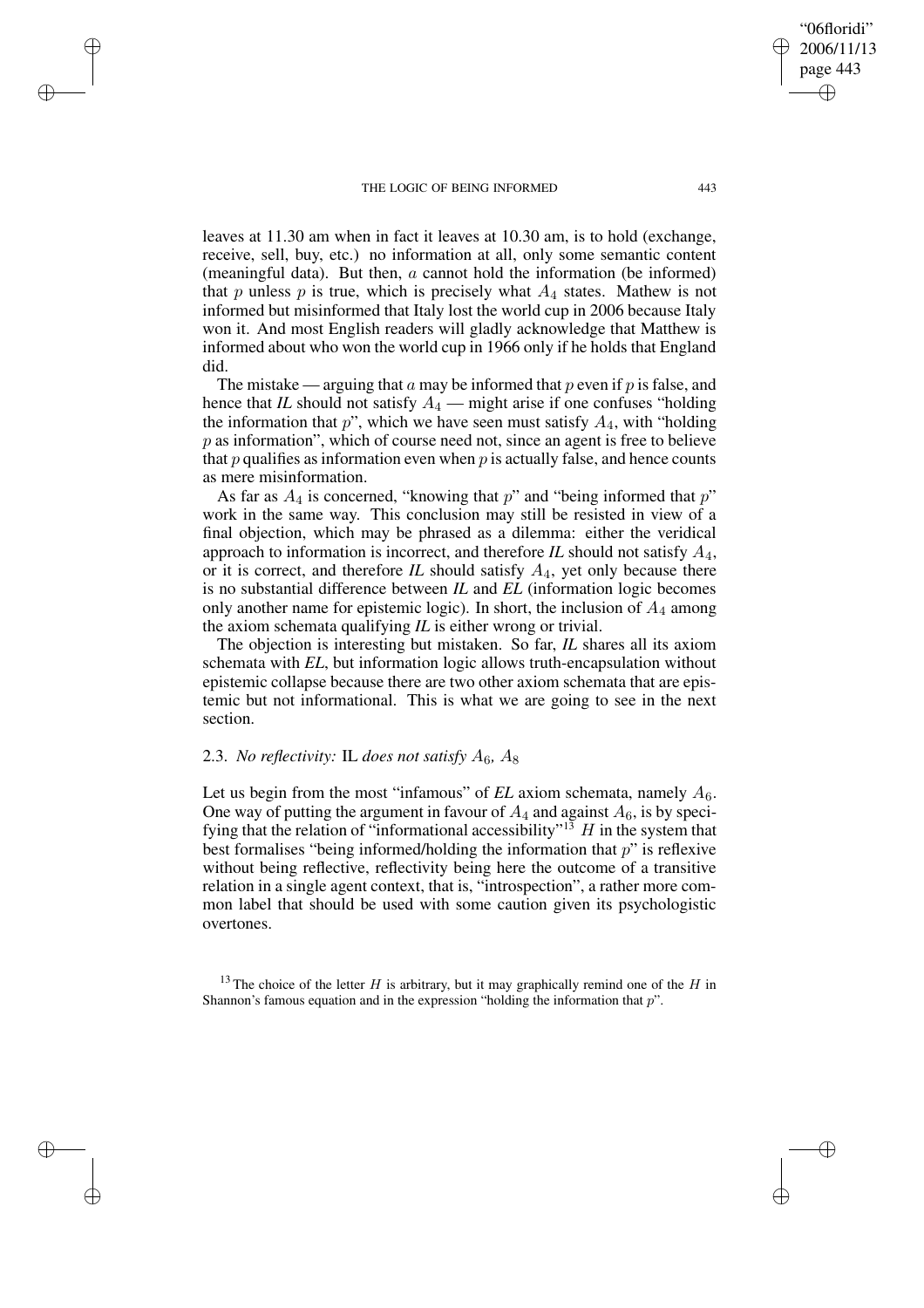"06floridi" 2006/11/13 page 444 ✐ ✐

✐

✐

### 444 LUCIANO FLORIDI

If H were reflective (if the informational agent were introspective), *IL* should support the equivalent of the KK or BB thesis, i.e.,  $I_p \rightarrow II_p$ . However, the II thesis is not merely problematic, it is unjustified, for it is perfectly acceptable for  $a$  to be informed that  $p$  while being (even in principle) incapable of being informed that  $a$  is informed that  $p$ , without adopting a second, meta-informational approach to  $Ip$ . The distinction requires some unpacking.

On the one hand, "believing" and "knowing" (the latter here understood as reducible to some doxastic relation, but see § 3.4) are mental states that, arguably, in the most favourable circumstances, could implement a "privileged access" relation, and hence be fully transparent to the agents enjoying them, at least in principle and even if, perhaps, only for a Cartesian agents. Yet KK or BB remain controversial (see Williamson (1999, 2000) for arguments against them). The point here is that defenders of the inevitability of the  $BB$  or  $KK$  thesis may maintain that, in principle, whatever makes it possible for  $a$  to believe (or to know) that  $p$ , is also what makes it possible for  $a$  to believe (or to know) that  $a$  believes (or knows) that  $p$ .  $B$  and  $BB$ (or  $K$  and  $KK$ ) are two sides of the same coin. More precisely, if a believes (or knows) that p, this is an internal mental fact that could also be mentally accessible, at least in principle, to a Cartesian  $a$ , who can be presumed to be also capable of acquiring the relevant, reflective mental state of believing (knowing) that  $\alpha$  believes (or knows) that  $p$ . Translating this into information theory, we are saying that either there is no communication channel that allows  $a$  to have a doxastic (or epistemic) access to  $p$ , or, if there is, this is also the same channel that, in principle, allows a to have a doxastic (or epistemic) access to a's belief (or knowledge) that p. So a defender of the  $BB$ or KK thesis may argue that the mental nature of doxastic and epistemic states may allow  $BB$  and  $KK$  to piggyback on B and K without requiring a second, meta-channel of communication. Call this the single-channel nature of doxastic and epistemic relations.

On the other hand, all this does not hold true for "being informed/holding the information", because the latter is a relation that does not necessarily require a mental or conscious state. Beliefs and knowledge (again, analysed doxastically) are in the head, information can be in the pocket. Less metaphorically, artificial and biological agents may hold the information that  $p$ , even if they lack a mind or anything resembling mental states concerning p. As a result, "being informed" should be analysed as providing an unprivileged access to some  $p$ . A dog is informed (holds the information) that a stranger is approaching the house only if a stranger is actually approaching the house, yet this does not imply that the dog is (or can even ever be) informed that he is informed that a stranger is approaching the house. Indeed, the opposite is true: animals do not satisfy any of the  $KK, BB$  or  $II$  thesis.

✐

✐

✐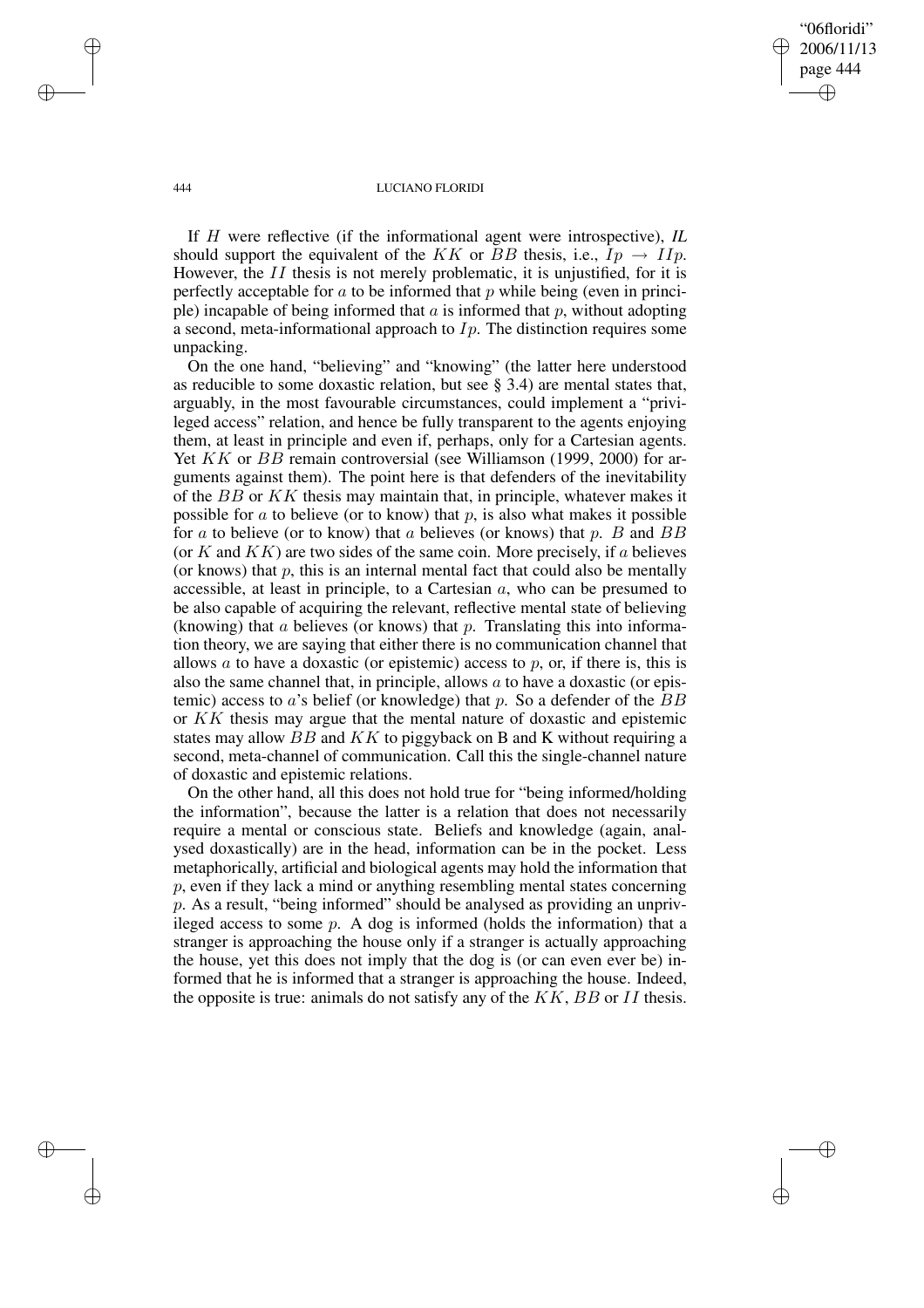✐

✐

✐

✐

2006/11/13 page 445

✐

✐

✐

"06floridi"

✐

There are no Cartesian dogs. Likewise, a computer may hold the information that "the train to London leaves at 10.30 am", but this, by itself, does not guarantee, even in principle, that the computer also holds the information that it holds the information about the train timetable, or we might be much closer to true AI than anybody ever seriously claimed. Finally, Matthew might have the information that "the train to London leaves at 10.30 am" written in a note in his pocket, and yet not be informed that he holds the information that p. Actually, Matthew might even have it stored in his brain, like Johnny Mnemonic, who in William Gibson's homonymous novel is a mnemonic data courier hired to carry in his brain 320 gigabytes of crucial information to safety from the Pharmacom corporation. Note the difference: Johnny holds the information that he holds some precious information, yet this is like a black box, for he does not hold the information that he holds the information that p.

The distinction may be further clarified if, once again, it is translated into information theory. We are saying that either there is no communication channel that allows  $a$  to have an informational access to  $p$ , or, if there is, it is such that, even with a Cartesian agent placed in favourable circumstances (no malicious demon etc.), it may still fail to allow  $\alpha$  to have an informational access to  $a$ 's information that  $p$ . The possibly non-mental nature of informational states impedes  $II$  from piggybacking on  $I$  through the same channel of communication. An II relation requires in fact a second, metachannel that allows an I relation between a and  $I_p$ , but then this channel too is not, by itself, reflective, since any III relation requires a third channel between  $I$  and  $IIp$ , and so forth. As far as reflectivity is concerned, "being informed that  $p$ " is not like "believing that  $p$ " or "knowing that  $p$ " but more like "having recorded that  $p$ " or "seeing that  $p$ ". The former two require mental states, whose nature is such as to allow the possibility in principle of the  $BB$ -thesis or  $KK$ -thesis. The latter two do not require mental states and hence do not include the possibility of a reflective state: information, records and perceptual sensations do not come with metainformation or metarecords or metasensations by default, even in principle, although there may be a second layer of memory, or another channel of communication or of experience, that refers to the first layer of memory or the first channel of information or the more basic experience. Call this the double-channel nature of the information relation.

The distinction between the single and double channel of information may be compared to the distinction between a reflective sentence that speaks of itself (single-channel, e.g. "this sentence is written in English") and a metasentence that speaks of another sentence (double-channel, e.g. "the following sentence is written in English" "the cat is on the mat"). Natural languages normally allow both. Consider Matthew again. He may have in his pocket a note about the first note about the train timetable, yet this would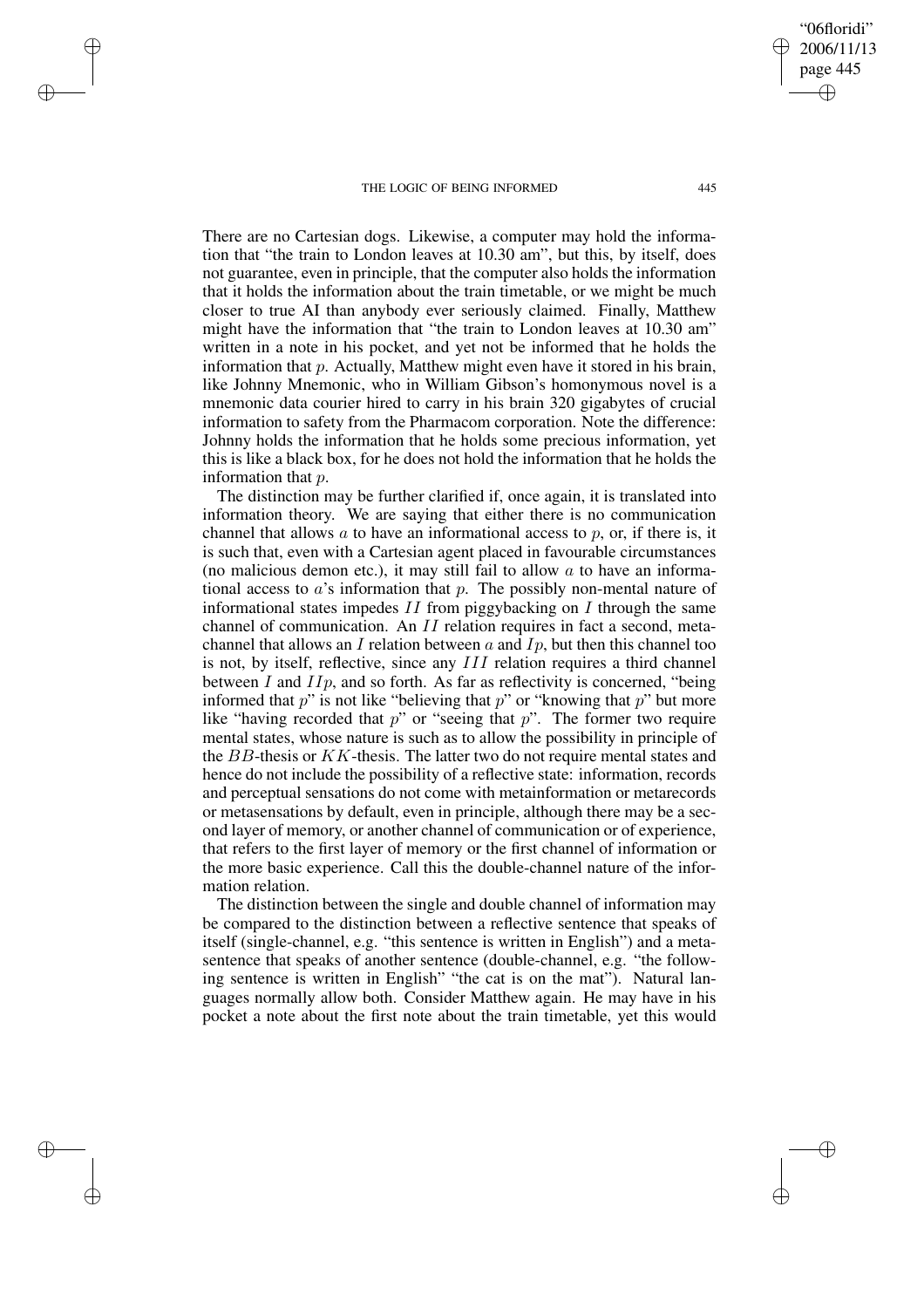"06floridi" 2006/11/13 page 446 ✐ ✐

✐

✐

### 446 LUCIANO FLORIDI

be irrelevant, since it would just be another case of double-channel condition or meta-information. As Wittgenstein succinctly put it: "nothing in the visual field allows you to infer that it is seen by an eye" (*Tractatus*, 5.633). Likewise, nothing in a piece of information  $p$  allows you to infer that an information system that holds  $p$  also holds the information that it holds  $p$ (compare this to the fact that nothing in Matthew's ignorance allows you to infer that he is aware of his ignorance), whereas nothing in a belief or in a piece of knowledge allows you to infer that a doxastic or epistemic agent holding that belief or enjoying that piece of knowledge does not also believe that she believes that  $p$ , or does not also know that she knows that  $p$ . Knowledge and beliefs are primed to become reflective, information is not.

Consider now the following two objections against the distinction between the single-channel (or reflective or conscious or introspective, depending on the technical vocabulary) nature of epistemic and doxastic states and the double-channel (or opaque, or unreflective, or unconscious) nature of informational states.

First, one may point out that the  $II$  thesis seems to be implemented by some artificial systems. Actually, there are so-called "reflective" artificial agents capable of proving the classic knowledge theorem (Brazier & Treur, 1999), variously known as the "muddy children" or the "three wise men" problem, the drosophila of epistemic logic and distributed  $AI<sup>14</sup>$ . The description, however, is only evocative. Artificial agents may appear to be "reflective" only because of some smart tricks played at the level of interfaces and human-computer interactions, or because of a multi-layer structure. In particular, architectures or programs for computational systems (of AI) and systems for machine learning are technically called "reflective" when they contain an accessible representation of themselves that can be used (by themselves) e.g. to monitor and improve their performance. But what is known as reflective computing is only a case of metaprogramming or a communication channel about another communication channel, precisely as expected<sup>15</sup>. It is what has been labelled above the double-channel nature of the II states. One may compare it to a dog being informed that (or barking because) another dog is informed that (or is barking because) a stranger is approaching.

 $14$  The classic version of the theorem is related to the Conway-Paterson-Moscow theorem and the Conway paradox (see Groenendijk et al. (1984), pp. 159–182 and Conway & Guy (1996)) and was studied, among others, by Barwise & Seligman (1997). For some indications on its history see Fagin & Halpern (1988), p. 13.

<sup>15</sup> Barklund (1995) and Costantini (2002) are two valuable surveys with further references to the "three wise men" problem. Note that, for those who object to *EL*, the axiomatization of the reasoning involved in the classic knowledge game may be done in standard (i.e. nonmodal) FOL (McCarthy, 1971–87; McCarty, 1990); at the same time, it is amenable to a treatment in terms of BDI (Belief, Desire, Intention) architecture (Rao & Georgeff, 1991).

✐

✐

✐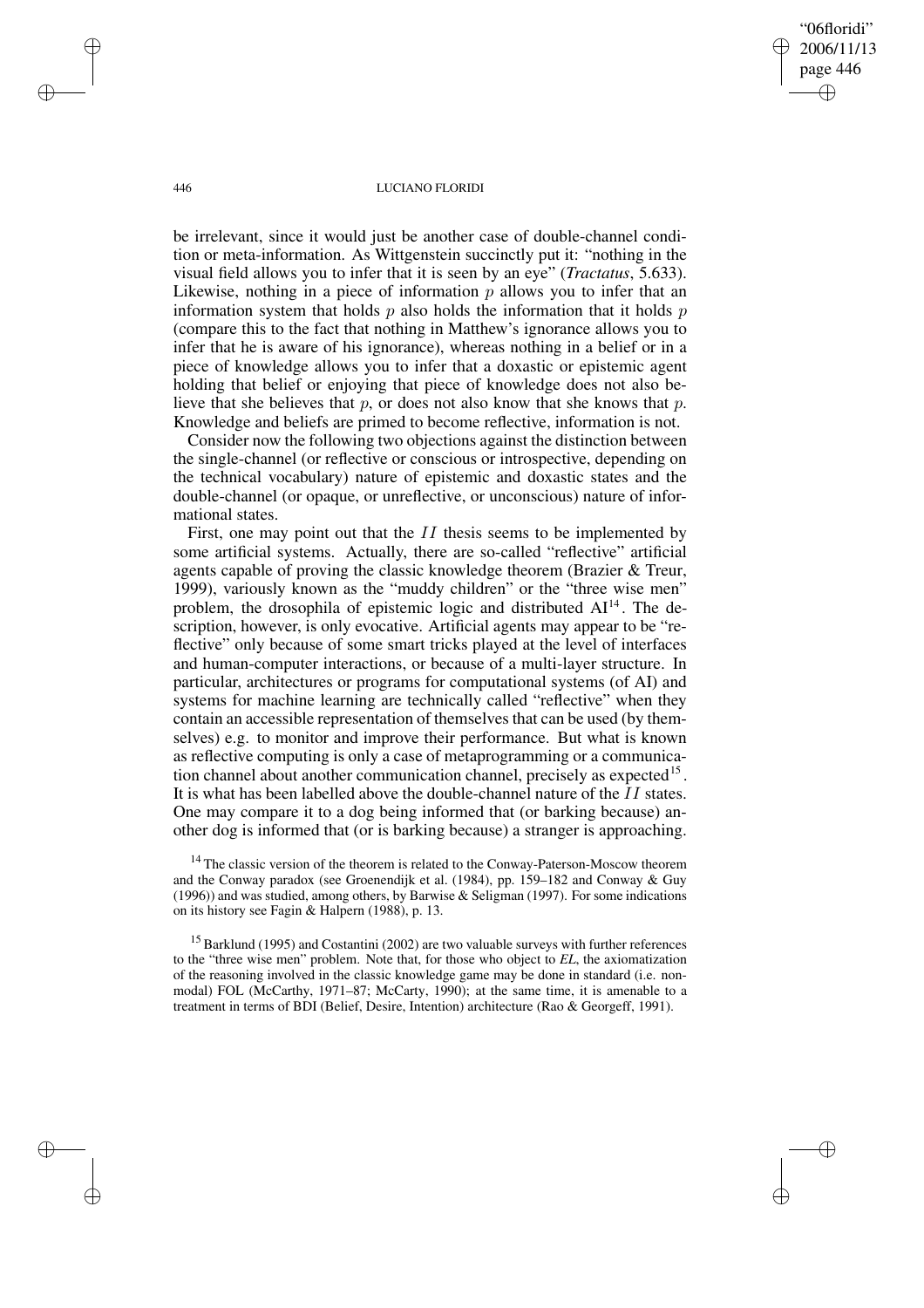✐

✐

✐

✐

At a higher level of abstraction, the two dogs may form a single security system, but the possibility of multiagent (e.g.  $n$  dogs or  $n$  computational) informational systems does not contradict the deflationist view that "being informed" is not a reflective relation.

Second, the *II* thesis seems to be implemented at least by some human agents. In this case, the reply is that this is so only because information relations can be implemented by human agents by means of mental states, which can then lend their reflective nature to  $H$ . It is not  $H$  to be reflective; rather, if an agent  $a$  can manage  $I_p$  through some epistemic or conscious state, for example, then, if the corresponding relation of accessibility is reflective the II thesis may become acceptable.

To summarise with a slogan: information entails no iteration. The point concerning the rejection of  $A_6$  is not that "being informed" cannot appear to be a reflective relation: this is possible because  $I_p$  may be the object of a second relation I (double-channel nature of  $II$ ), when a is a multiagent system, or because  $I_p$  may be implemented mentally, when  $a$  is a human agent, and hence be subject to reflection, consciousness or introspection. The point concerning the rejection of  $A_6$  is that doxastic and epistemic accessibility relations, interpreted as mental states, may require in principle only a singlechannel communication to become reflective, so the  $BB$  and  $KK$  theses may be justifiable as limit cases; whereas  $H$ , by itself, is not necessarily mental, and requires a double-channel communication to become reflective. But then (a) the second channel may be absent even in the most idealised, animal or artificial agents, even in principle, and (b) in any case, we are developing a logic of the communication channel represented by the information relation between  $\alpha$  and  $p$ , and this channel is not reflective. The conclusion is that adopting  $A_6$  to formalise  $I_p$  would be a misrepresentation.

There is a further objection to the latter conclusion, but we shall see it in the next section, since it is connected to  $A_{10}$ . Before, we may briefly look at a consequence of the exclusion of  $A_5$  by considering  $A_8$ . This axiom too is reflective, and therefore equally inappropriate to qualify *IL*. From the fact that an artificial agent does not hold the information that  $\neg p$  it does not follow that it holds the information that it is missing the information that  $\neg p$ . We shall return to this point in  $\S 2.5$ . In this case too, the previous considerations regarding the possibility of meta-information (two-channel) or mental implementation of the information relation apply, but do not modify the conclusion.

# 2.4. *Transmissibility:* IL *satisfies*  $A_{10}$  *and*  $A_{11}$

The exclusion of  $A_6$  from the group of axiom schemata characterizing *IL* might still be opposed on the basis of the following reasoning: if the relation of informational accessibility is not interpreted as transitive, then it becomes

"06floridi" 2006/11/13 page 447

✐

✐

✐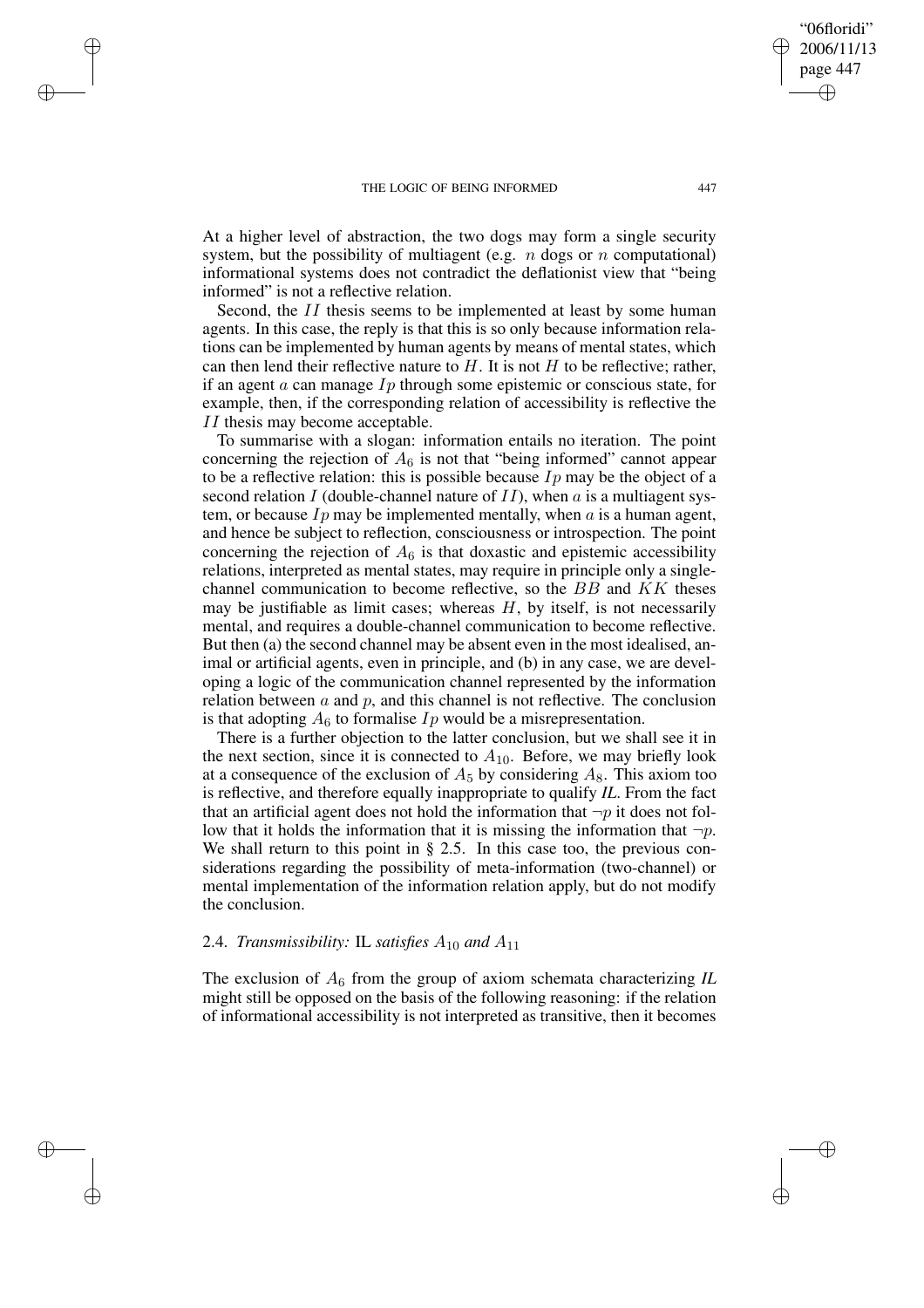✐

### 448 LUCIANO FLORIDI

impossible to transfer information, but this is obviously absurd, so  $A_6$  must be included.

The objection is flawed for three reasons. First, transmission does not necessarily depend on transitivity: in the KD-based *DL*, a belief may be transferred from a to b despite the fact that the axiom schema ( $B_a\varphi \to B_aB_a\varphi$ ) and the corresponding relation of accessibility do not characterize KD. Second, the exclusion of  $A_6$  does not concern the exclusion of the transitivity of modal inferences formulated in  $A_{10}$ , which can easily be shown to be satisfied by *IL*. A10 is a theorem in all *NML* and, being a weaker version of the K-principle, it formulates a very weak property, unlike the  $KK$ -principle<sup>16</sup>. Third, the exclusion of  $A_6$  concerns the transitive nature of H when a single, standalone agent is in question. It does not preclude the inclusion of  $A_{11}$ (Hintikka's axiom of transmission) in a multiagent context. On the contrary, in this case,  $A_{11}$  correctly characterizes  $IL$ , as it is perfectly reasonable to assume that  $(I_aI_b\varphi \to I_a\varphi)$ : if Matthew is informed that Jenny is informed that the train to London leaves at 10.30 am, then he is also informed that it does. Note that this is made possible also thanks to  $A_4$ , i.e. the assumption that to be informed that  $p$  the latter must the true.

### 2.5. *Constructing the information base:* IL *satisfies* A7

 $A_7$  is the defining axiom schema of the system KTB. *IL* satisfies  $A_7$  in the sense that, for any true  $p$ , the informational agent  $a$  not only cannot be informed that  $\neg p$  (because of  $A_4$ ), but now is also informed that a does not hold the information that  $\neg p$ .

The inclusion of  $A_7$  in *IL* does not contradict the anti-reflective (i.e., zero introspection) constraint supported in § 2.3. True, the conclusion  $IUp$  can be inferred both from  $Up$  and from p. However, in the former case  $(A_8)$ , one would have to assume some form of negative reflection (introspection), in order to allow the agent  $\alpha$  to draw the inference from an informational state  $Up$  to the relevant, meta-informational state  $IDp$ . Whereas in the latter case  $(A<sub>7</sub>)$  the inference is drawn externally, by an observer, who concludes that, for any piece of information  $p$ , one can attribute to the agent  $a$  the information that a does not have the information that  $\neg p$ , irrespective of whether  $a$  lacks any kind of reflection on  $a$ 's informational states. This holds true for theorems such as  $II(p \vee \neg p)$ , which are demonstrable in KTB-*IL*: as we saw in 2.3, the point here is not denying the possibility of metainformation — it is trivially true that computers can have information about their information that  $p$ , for example — but objecting against the reflective (introspective, single-channel) nature of it.

<sup>16</sup> I am very grateful to Patrick Allo for having called my attention to this point.

✐

✐

✐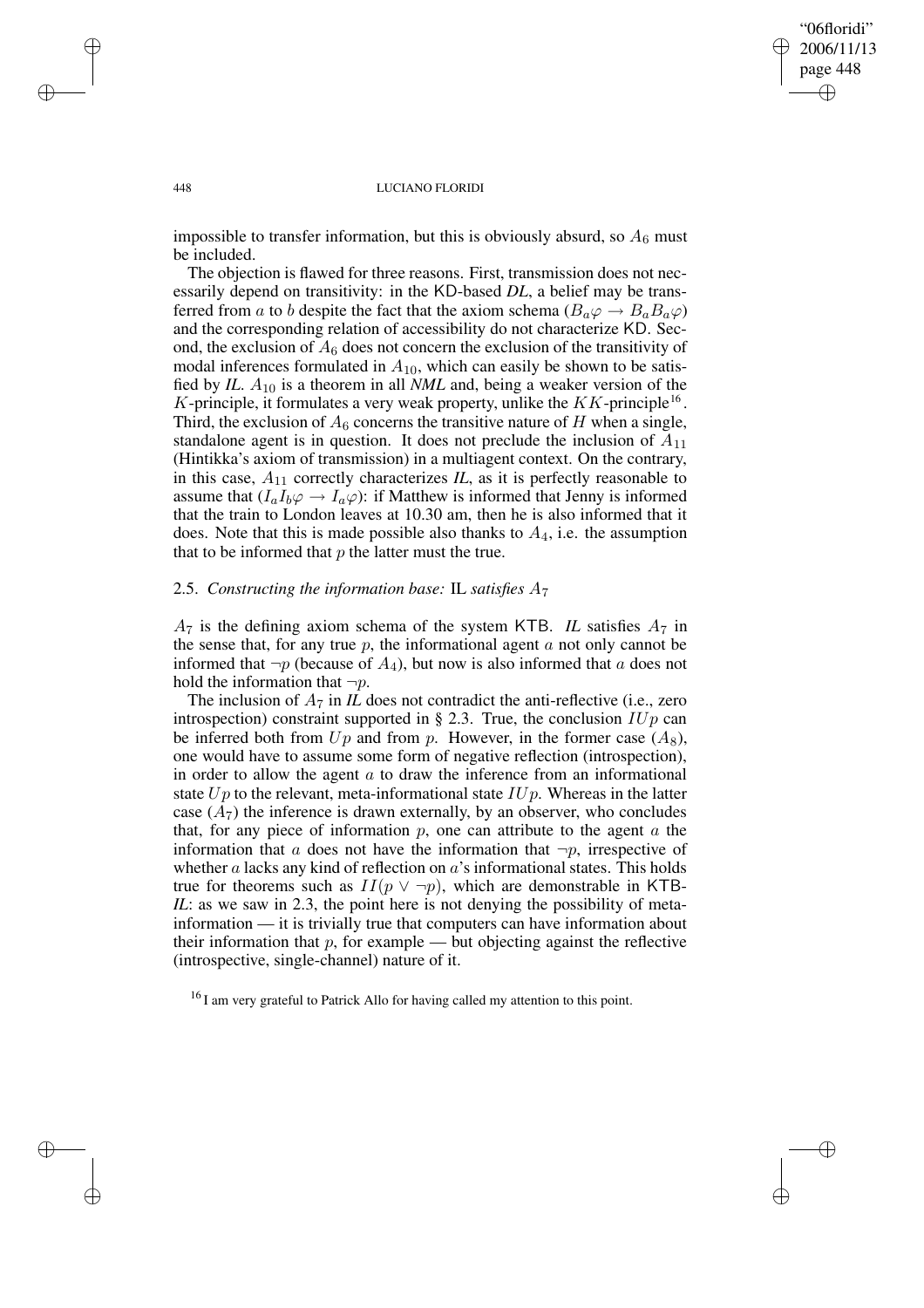2006/11/13 page 449 ✐ ✐

"06floridi"

✐

✐

The distinction may be better appreciated if we look at a second objection against the inclusion of  $A<sub>7</sub>$ , which actually turns in its favour. It concerns the provability of  $\Diamond \Box \varphi \rightarrow \varphi$  in KTB. Ontologically, this is known to be a rather controversial result. Yet, informationally,  $UI\varphi \rightarrow \varphi$  has a very intuitive reading. We already know from  $A_9$  that  $\alpha$  is an informationally consistent agent and, from  $A_4$ , that a is informed that p only if p, so we only need now an axiom of constructability of  $a$ 's information base: if, for all  $a$ 's information it is possible that  $\alpha$  holds the information that  $p$  (if, according to a's information base  $D_a$ ,  $D_a$  can be consistently extended to include the information that  $p$ ) then  $p$  must be the case. In other words, the negation of  $UI\varphi \rightarrow \varphi$  would make no sense: if  $\varphi$  is false, then no coherent incrementation of the information database is possible by uploading the information that  $\varphi$ . This shows, quite interestingly, that the connection between the intuitionistically-inspired KTB and *IL* is not accidental. What lies behind both is a concern for direct methods to expand the information base.

It might seem that, by satisfying A7, *IL* embeds a closed-world assumption<sup>17</sup>. The similarity is indeed there, but there is also a fundamental difference. In any interesting formalisation of "being informed", it is plausible to assume that the agent has only incomplete information about the world. This precludes, as inappropriate, the assumption that, if a is not informed that  $\varphi$ then  $\varphi$  is false<sup>18</sup>. What  $A_7$  guarantees is that any possible extension of a's information base corresponds to a genuine state of the world. Since the dual  $(A_{7d})$   $\varphi \rightarrow \Diamond \Box \varphi$  can replace  $A_7$  as the characterizing axiom schema of any KTB-based system, in the next section we shall adopt it as a more intuitive alternative.

# 2.6. KTB*-*IL

✐

✐

✐

✐

We have now completed the analysis of all the axiom schemata. The result is a KTB-based information logic (KTB-*IL*). Compared to *EL* and *DL*, KTB-*IL* satisfies the following minimal set of axiom schemata and inference rules (modus ponens and necessitation):

 $A_1 \quad \varphi \rightarrow (\chi \rightarrow \varphi)$  $A_2$   $(\varphi \to (\chi \to \psi)) \to ((\varphi \to \chi) \to (\varphi \to \psi))$  $A_3$   $(\neg \varphi \rightarrow \neg \chi) \rightarrow (\chi \rightarrow \varphi)$ 

 $17$  I am grateful to Daniel Lemire for having called my attention to this point. I agree with Patrick Allo that an elegant way of reading Lemire's suggestion is by explaining the weakening of the closed-world assumption by saying that being informed is 'prospectively or purposefully consistent / true', and hence 'closed for the limiting case'.

<sup>18</sup> For a qualified assumption, in terms of local closed-world, see Golden et al. (1994).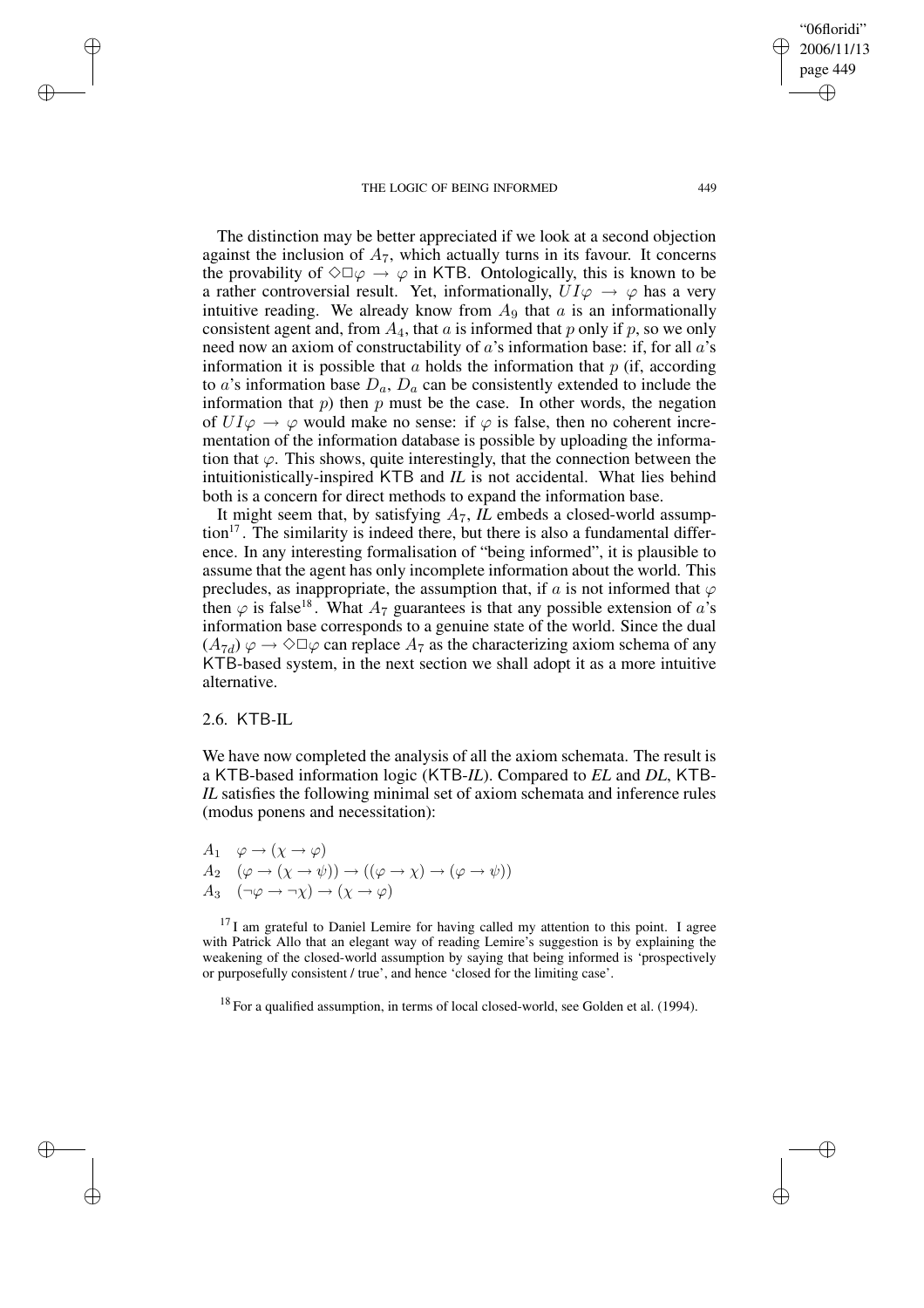"06floridi" 2006/11/13 page 450 ✐ ✐

✐

✐

450 LUCIANO FLORIDI

 $A_4$   $I\varphi \rightarrow \varphi$  $A_5$   $I(\varphi \to \chi) \to (I\varphi \to I\chi)$  $A_{7d}$   $UI\varphi \rightarrow \varphi$  $MP \vdash \varphi, \vdash \varphi \rightarrow \chi \Rightarrow \vdash \chi$ Nec  $\vdash \varphi \Rightarrow \vdash I\varphi$ 

Two birds with the same stone, as the saying goes: we have a *NML*-based logic for "being informed" and a cognitive reading of KTB.

# 3. *Four epistemological implications of* KTB*-*IL

The debate on information overload, the veridical nature of information, the unsatisfactory state of the  $Kp \to Bp$  principle, and more generally the "Gettierisable" nature of the tripartite definition of knowledge as justified true belief, are what motivated the search for a logic of information. In this second part of the article, we shall be concerned with these issues.

### 3.1. *Information Overload in* KTB*-*IL

KTB-*IL* is not immune from the classic difficulty of information overload, generated by the inevitable inclusion of the rule of necessitation together with *IL*'s closure under implication through the axiom schema  $A_5$  ( $I_a(p \rightarrow$  $q$ )  $\rightarrow$   $(I_a p \rightarrow I_a q)$ . The informational agent a is informed about all theorems provable in PC as well as in KTB-*IL*. This is a lot of information, perhaps too much to be realistically attributed to a.

The difficulty has long been recognised in *EL* as a problematic consequence (Hintikka, 1962), to the point of being sometimes deployed as a *reductio ad absurdum*.

A first reply, of course, is to bite the bullet and argue that, in *IL*, the rule of necessitation describes only an ideal agent (Lemmon, 1959), one who is strongly logical omniscient, to adopt Girle's appropriate classification (Girle, 2000). One may then stress that cognitive overload — whether informational, epistemic or doxastic — is a problem common to all cognitive modal logics anyway, not just KTB-*IL*. This is not a solution, of course, but "a problem shared is a problem halved": KTB-*IL* is not less successful than *DL* or *EL*, and any argument usable to limit the damage of cognitive overload in those logics (again, see Girle (2000) for an overview) can be adapted to try to rescue KTB-*IL* as well. With an extra advantage: the informational agent a could be an ideal artificial agent, a Turing Machine for example, and one may argue that, in this case (but the case is of course generalisable insofar as a Turing Machine is not computationally more powerful than a human

✐

✐

✐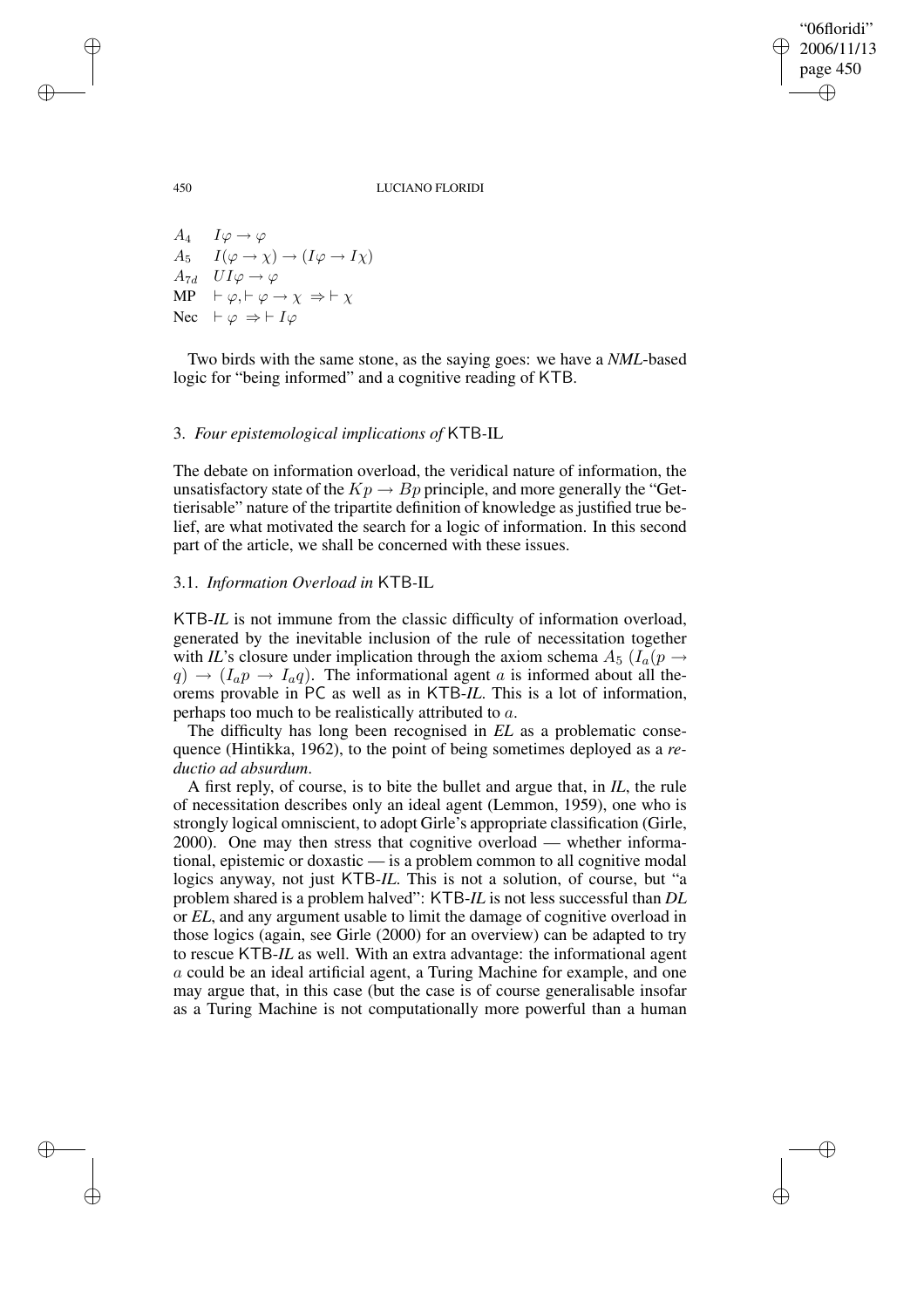✐

✐

✐

agent provided with the same boundless resources), the rule of necessitation is stating the conversion of  $\varphi$  from being a theorem to being inferable by an agent who, through the relevant axioms, could eventually deduce the information that  $\varphi$  without any external input (a priori, using a classic Kantian vocabulary), at least in principle.

The last suggestion is related to a second, more interesting reply, referring to the non-informative nature of logical truths (Floridi, 2004d, 2005b). In information theory, the "Inverse Relationship Principle" states that the probability P of  $p$  — which may range over sentences of a given language (as in Bar-Hillel & Carnap, 1953) or events, situations or possible worlds (as in Dretske, 1981) — is inversely proportionate to the amount of semantic information carried by  $p$ . Information goes hand in hand with unpredictability. It follows that when p is a logical truth, we have  $P(p) = 1$  and the informativeness of p is 0, that is  $Inf(p) = 0$ . Recall now the distinction introduced in § 1 between p being informative and a holding the information that  $p$ . If the information that  $p$  is "empty", i.e. entirely uninformative, as it is the case of e.g. a tautology  $(q \vee \neg q)$ , then a can hold the (empty) information that  $(q \vee \neg q)$ , but cannot be informed by receiving it, i.e., a's deficit of information cannot be filled by receiving  $(q \vee \neg q)$ . If you ask me when the train leaves and I tell you that either it does or it does not leave at 10.30 am, you have not been informed, although one may indifferently express this by saying that what I said was uninformative in itself or that (it was so because) you already were informed that the train did or did not leave at 10.30 am anyway. The next step consists in realising that inputting a logical theorem  $\vdash \varphi$  into a is indistinguishable from assuming that a already holds the information (is already informed) that  $\varphi$ , which is exactly what is stated in  $\vdash \varphi \Rightarrow I\varphi$ . It turns out that the apparent difficulty of information overload can be defused by interpreting  $\vdash \varphi \Rightarrow I\varphi$  as an abbreviation for  $\vdash \varphi \Rightarrow P(\varphi) = 1 \Rightarrow \text{Inf}(\varphi) = 0 \Rightarrow \vdash I\varphi$ , which does not mean that a is actually informed about all theorems provable in PC as well as in KTB-*IL* — as if a contained a gigantic database with a lookup table of all such theorems — but that, much more intuitively, any theorem  $\varphi$  provable in PC or in KTB-IL (indeed, any  $\varphi$  that is true in all possible worlds) is uninformative for a. Recall that a might be a Turing Machine, and note the difference: we are not saying that a cannot hold the information that  $\varphi$ .

One may object that we have assumed the availability of boundless resources. The reply is that this is a useful abstraction and the approach is neatly consistent with the "implicit knowledge" strategy developed to solve the logical omniscience problem when this affects resource-bounded agents (Levesque, 1984; Fagin & Halpern, 1988).

"06floridi" 2006/11/13 page 451

✐

✐

✐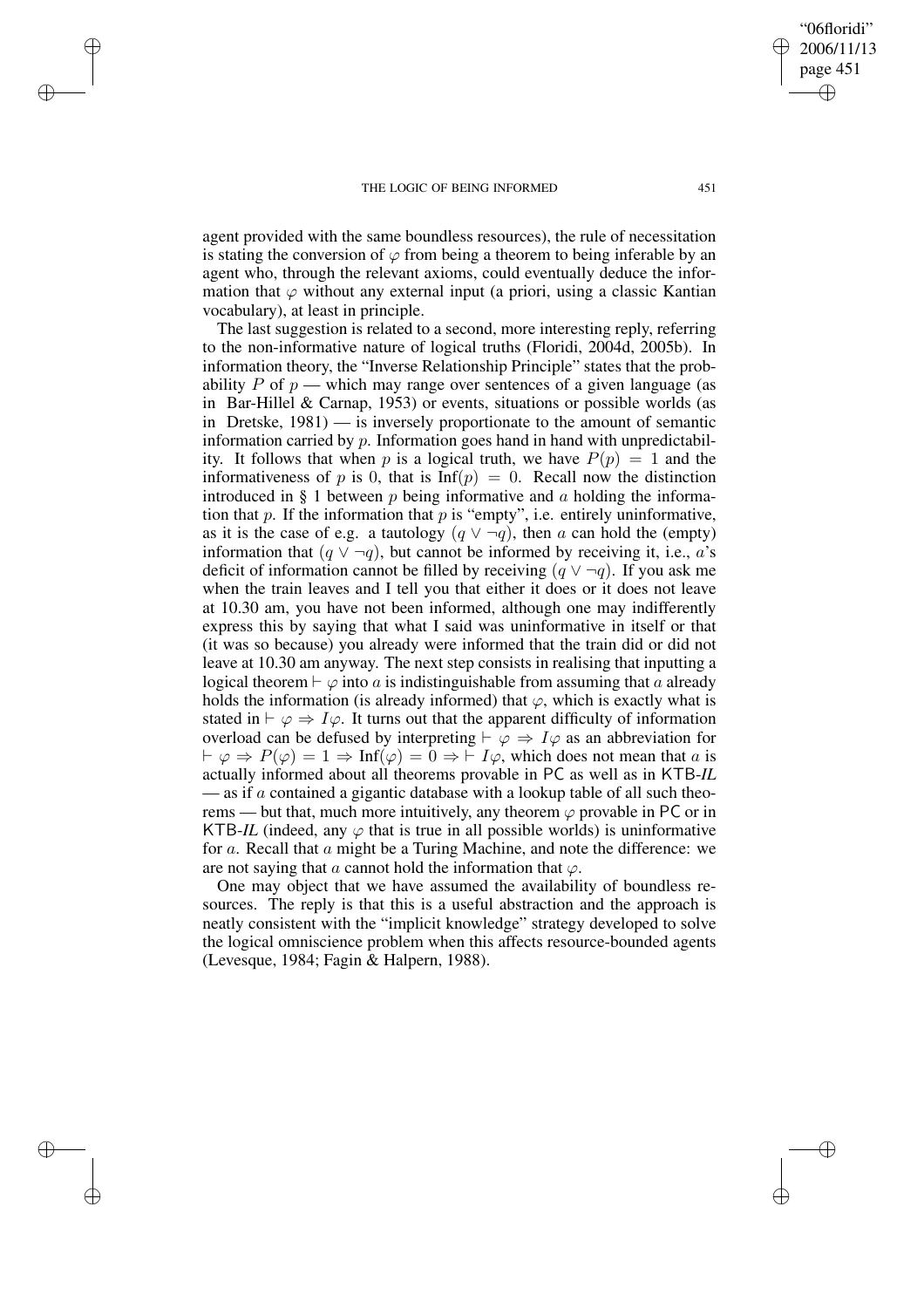#### 452 LUCIANO FLORIDI

"06floridi" 2006/11/13 page 452

✐

✐

✐

✐

# 3.2. *In Favour of the Veridicality Thesis*

One of the counterintuitive consequences of the "Inverse Relationship Principle" is that the less probable  $p$  is the more informative it becomes, with the result that the most informative p is a contradiction, since  $P$ (contradiction) = 0. In Floridi (2004d) I defined this as the Bar-Hillel-Carnap paradox (Bar-Hillel & Carnap, 1953). I then argued that the paradox may be solved by assuming that factual semantic information encapsulates truth: Matthew is informed that milk contains calcium if and only if Matthew holds that milk contains calcium and it is true that it does. Were milk not to contain calcium we would deem Matthew disinformed or uninformed. The details of the solution are not relevant here. What matters is that this approach to semantic information has been criticised for being too strong (see for example Fetzer, 2004). I have answered such criticism elsewhere (Floridi, 2005a), but it must be acknowledged that any strongly semantic theory of information (i.e. one that defines information as necessarily veridical) faces a difficulty, namely the lack of a logic that may allow truth-encapsulation without facing epistemic collapse (i.e. the transformation into an epistemic logic). We have seen that this is the difficulty solved by the availability of KTB-*IL*, which shows that a modal logic that captures the relation of "being informed" by interpreting it on the basis of a strongly semantic interpretation of information is possible.

### 3.3. *The Relations Between* DL*,* IL *and* EL

As Lemmon (1959) rightly remarked, "With different interpretations in mind, and with generically different justifications, one may accept as in some way correct any of the formal systems [. . .] M, S4 and S5. Once the complexity of the notion of correctness here is made clear, there is little temptation to view these (and other) modal systems as if they were rival competitors in the same field, of which only one can win. The very multiplicity of modal systems is precisely an advantage, because it gives opportunities for choice." (p. 40.) Mutatis mutandis, a similar temptation should be resisted in any "cognitive" interpretation of *NML*. Let us briefly look at the variety of alternatives.

The exclusion of A4 from KTB-*IL* yields a KDB- or KB-based logic, which may be confused with some kind of *DL* (see Figure 3). Yet both systems still include  $A_{7d}$ , which makes a doxastic intepretation unfeasible. KTB-*IL* is not based on a more basic, doxastic logic, not even when *DL* is constructed using the "logic of strong belief" as in Lenzen (2002). For in this case,  $C_p$  formalises "a is firmly convinced that p", but axiom  $A_4$  still fails to apply, so  $UIp$  cannot be interpreted as being equivalent to  $Cp$ . We shall see the importance of this conclusion in the next section.

✐

✐

✐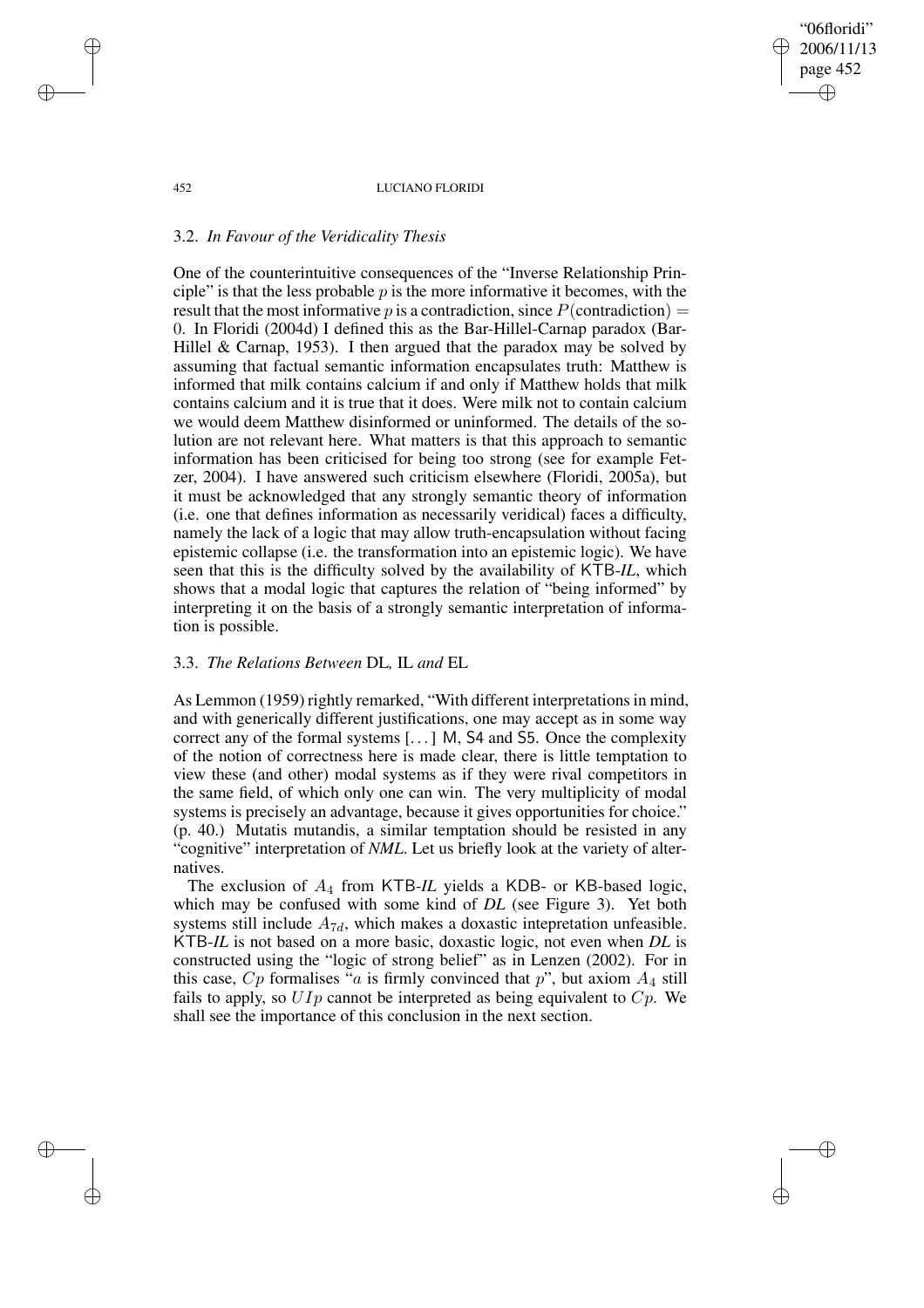✐

✐

✐

✐

On the other hand, the exclusion of  $A_{7d}$  from KTB-*IL* yields a KT-based *IL*, which is modally equivalent to, and hence subjectively indistinguishable for a from, the corresponding *EL*: KT may be equally used to formalise a weak *IL* or a weak *EL*, with at least three significant consequences.

First, KT-*IL* may be generated by adding A4 to a KD-based *DL*. This is interesting because it allows a different interpretation of *DL* as a logic of (well-formed and meaningful) data holding, free from any mental component. Moving from K to KD to KT, one may read each system as formalising increasingly stringent logics of "a holds that  $p$ ", where  $p$  is some well-formed and meaningful data, i.e. some semantic content, expressed propositionally.

Second, KT-*IL* can then be used to generate an S4-based (by adding  $A_6$ ) or an S5-based *EL* (through S4 or by adding  $A_8$ ), which is also obtainable from KTB-IL, through  $A_6$  or  $A_8$ . All this goes some way towards explaining why conceptual analyses of knowledge, belief and information may move rather freely, and hence sometime confusingly, between *DL*, *IL* and *EL*.

Third, the partial overlapping between *IL* and *EL* in KT points out that there is something missing in *EL* itself. In the epistemological context, the relation of "knowing" is normally expected to include more than just true (doxastic or informational) content. Normally, "being justified" (or some similar relation of well-foundedness, e.g. Plantinga's "warranty" or Nozick's "truth-tracking") plays a significant role. Yet, in *EL* there is no reference to any further condition. This reinforces the point made in § 3.2: there is room for *IL* between *DL* and *EL* at the very least because *EL* is just reflective (introspective, in more psychologistic vocabulary) *IL*. The present state of *EL* may therefore finally look unsatisfactory, insofar as a crucial feature of the "knowing" relation escapes the formalizations offered by the various versions of *EL*. *EL* needs to be augmented by a logic of a relation of wellfoundedness. Luckily, work in this direction has been in progress for some time $^{19}$ .

"06floridi" 2006/11/13 page 453

✐

✐

✐

 $19$  van Benthem (1991) has called attention to the importance of developing an epistemic logic reinforced by a logic of justification. Research in this direction includes Voorbraak (1991, 1992) and more recently several papers by Artemov and colleagues, see especially Artmemov & Nogina (2005), which provides an overview as well.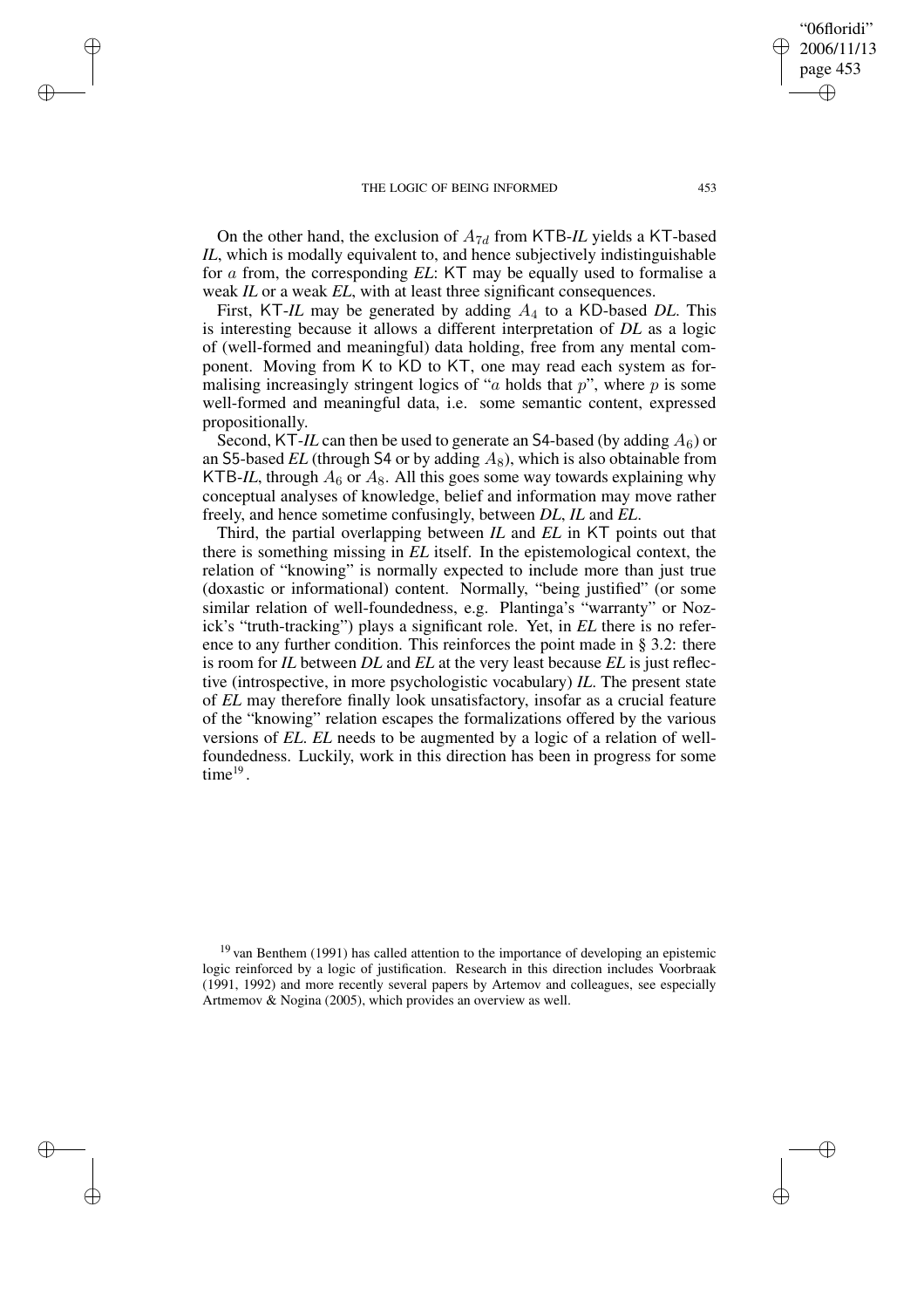✐

### 454 LUCIANO FLORIDI

|              | $A_4$     | $A_6$                                                                                                                                                                                                                     | $A_7$                                   | As        | $A_{11}$      |
|--------------|-----------|---------------------------------------------------------------------------------------------------------------------------------------------------------------------------------------------------------------------------|-----------------------------------------|-----------|---------------|
|              |           | $\Box_x \varphi \to \varphi \mid \Box_x \varphi \to \Box_x \Box_x \varphi \mid \varphi \to \Box_x \Diamond_x \varphi \mid \Diamond_x \varphi \to \Box_x \Diamond_x \varphi \mid \Box_x \Box_y \varphi \to \Box_x \varphi$ |                                         |           |               |
|              |           |                                                                                                                                                                                                                           | $\Diamond_x \Box_x \varphi \to \varphi$ |           |               |
| Frame        | Reflexive | Transitive                                                                                                                                                                                                                | Symmetric                               | Euclidean | (Multi-Agent) |
| S5-based EL  |           |                                                                                                                                                                                                                           |                                         |           |               |
| S4-based EL  |           |                                                                                                                                                                                                                           |                                         |           |               |
| KT-based EL  |           |                                                                                                                                                                                                                           |                                         |           |               |
| KD5-based DL |           |                                                                                                                                                                                                                           |                                         |           |               |
| KD4-based DL |           |                                                                                                                                                                                                                           |                                         |           |               |
| KTB-based IL |           |                                                                                                                                                                                                                           |                                         |           |               |
| KDB-based IL |           |                                                                                                                                                                                                                           |                                         |           |               |
| KT-based IL  |           |                                                                                                                                                                                                                           |                                         |           |               |

Figure 3: Summary of the main "cognitive" modal logics discussed in § 3.3

## 3.4. *Against the Untouchable*

The commonly held principle<sup>20</sup> that knowledge necessarily implies belief known as the entailment property (Lenzen, 1978) or the  $Kp \to Bp$  principle (Girle, 2000) — although reasonable, can now be shown not to be the only alternative. This is because  $\neg Bp \rightarrow \neg Kp$  is no longer necessarily true, since we might have  $Kp \to Ip$  and it is not true that  $Bp \to Ip$  or that the relation of "being informed that  $p$ " is necessarily reducible to a weaker relation of "believing that  $p$ " (see § 2.6). This means that  $a$  may know that  $p$  only if  $a$  is informed that  $p$  and  $a$  being informed that  $p$  may not be based on any doxastic state or process. *EL* may be based on *IL* bypassing any *DL* entirely, because "believing" may bear no relation to coherence or truth, but does require a mental attitude of assent and may encompass the BB thesis, whereas "being informed" may not be a mental condition and hence avoids the II thesis, but cannot be decoupled from the veridical nature of the content, through  $A_{7d}$  or  $A_4$ .

Rejecting the  $K_p \rightarrow B_p$  principle requires a new approach in epistemology, yet the reader should not be scandalised. "Doxasticism" in epistemology is a recent phenomenon, despite some pervasive propaganda. The Greeks, and especially Plato, could not have mistrusted "doxa" more; modern philosophers were equally concerned with epistemic processes involving ideas (Descartes, Locke, Hume) or judgements (Kant) not necessarily beliefs; and many philosophers of science have always been suspicious of

 $20$  In the literature on epistemic logic, the principle is usually introduced as uncontroversial and unproblematic, see for example Schlesinger (1985), Girle (2000) or Lenzen (2002). The same holds true in analytic epistemology, where it is often attributed to Plato, mistakenly.

✐

✐

✐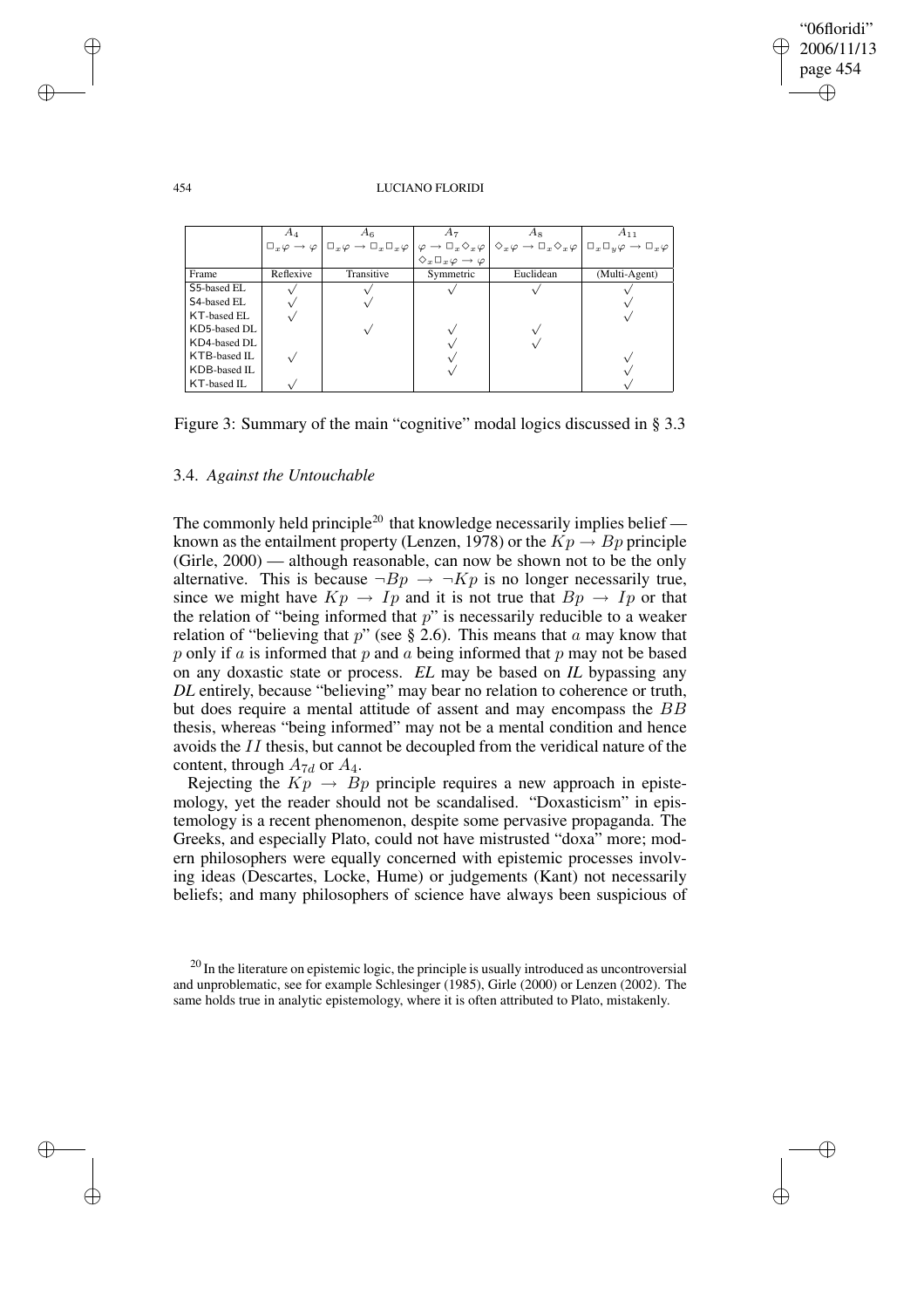"doxasticism", considering it far too close to forms of armchair psychologism to provide a reliable starting point (one may recall Popper's "epistemology without a knowing subject"). As Plato forcefully argues in the *Theaetetus*:

"[208b] Socrates: So my friend there is such a thing as right belief together with justification, which is not entitled to be called knowledge.

Theaetetus: I am afraid so.

✐

✐

✐

✐

[210a] Socrates: [...] So, Theaetetus, neither perception, nor true belief, nor the addition of a 'justification' to true belief can be knowledge."

It was an uncritical revival, between the wars, of a psychologistic reading of the Cartesian tradition (Floridi, 2003) that brought the  $Kp \to Bp$  principle to the forefront and silently transformed it into a dogma. The time has come to approach it with a pinch of critical attitude. The invitation is not entirely new. Recent research (Voorbraak, 1991; Halpern, 1996) has raised substantial doubts on the indiscriminate acceptability of the principle, although for reasons different from those expounded here. Voorbraak (1991) has proved, for example, that objective knowledge as formalised in S5-*EL* does not imply rational belief as formalised in KD45-*DL*. A critical, if not suspicious, attitude towards "doxasticism" is a healthy outcome of epistemological investigations used to deal with artificial epistemic agents.

Dethroning the  $Kp \to Bp$  principle from its safe position as a de facto axiom<sup>21</sup> has a crucial consequence: it opens up the possibility of a non-doxastic but informational approach to the definition and conceptual understanding of knowledge. This is important. Since the Gettier problem is demonstrably unsolvable (Floridi, 2004b), it follows not only that the tripartite account is logically inadequate as it is, but also that it is irretrievably so in principle. The Gettier problem is not a mere anomaly, requiring the rectification of an otherwise stable and acceptable account of propositional knowledge. It is proof that something in the core of the approach needs to be abandoned. Now, of the conditions required by the tripartite definition of knowledge, once we exclude the possibility of fiddling with the truth requirement, it has always been the justification relation that has come under investigation, to be revised or augmented by a fourth condition, depending on the verdict. It can be proved, however (Floridi, 2004b), that the relation of justification is

"06floridi" 2006/11/13 page 455

✐

✐

✐

<sup>21</sup> Kraus & Lehmann (1986) and van der Hoek (1991) have developed epistemic systems that include  $Kp \to Bp$  among the axioms.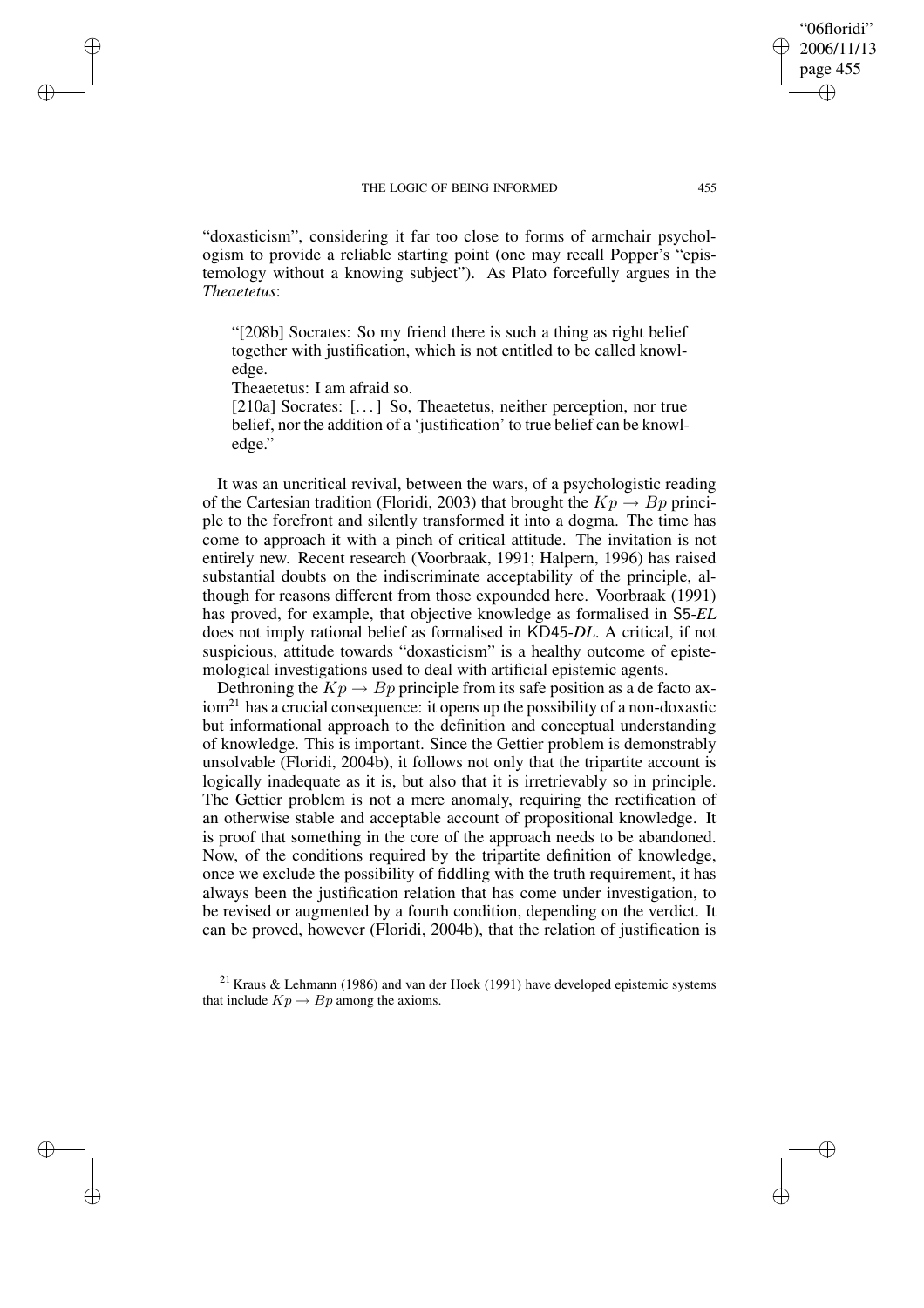✐

### 456 LUCIANO FLORIDI

not guilty, i.e. that nothing one can do about it can actually change the outcome: the Gettier problem remains unsolvable. Where else could we look then? The culprit might have been in front of our eyes, unsuspected, all along: it may be the doxastic condition, the conviction that if  $\alpha$  knows that  $p$  then, necessarily,  $a$  must believe that  $p$ . This seems to be far from obvious now. We have been blinded by the uncritical assumption of the  $Kp \to Bp$ principle as a dogma:  $\alpha$  may know that  $p$  because a may be informed that  $p$ (plus other conditions of well-foundedness) and "being informed" requires a different, non-doxastic analysis.

### *Conclusion*

The results just seen pave the way to a better understanding of the relations between "knowing", believing" and "being informed", to a non-doxastic foundation of knowledge, and to the possibility of a non-psychologistic, nonmentalistic and non-anthropomorphic approach to epistemology, which can easily be applied to artificial or synthetic agents such as computers, robots, webbots, companies, and organizations. There is, admittedly, quite a lot of work to be done. For example, if an informational analysis of knowledge is possible then the strategy to defuse the problem of information overload proposed in § 3.1 could be extended to try to solve the problem of strongly logical omniscience in *EL* as well. More generally, the agenda includes the development of, on the one hand, a clear analysis of the connections between KTB-*IL* and the logics of "becoming informed" and of "being informative" and, on the other, of an informational (as opposed to doxastic) approach to the definition of knowledge. Luckily, however, these are topics that can be left to future research. For as far as the task of this article is concerned, we have come to an end of our toil.

# ACKNOWLEDGEMENTS

I discussed several drafts of this paper at many meetings: at the 10th Workshop of Topika, Mesta, Chios (September, 2002); at the Department of Philosophy, University of Hertfordshire (January, 2005); at the Department of Computer Science, UCL (February 2005); at the Dipartimento di Scienze della Formazione, Università degli Studi di Salerno (Marzo, 2005); at the Departamento de Filosofia and the Faculdade de Letras, Universidade do Porto (June 2005); the Unité d'enseignement et de recherche, Sciences humaines, Lettres et Communication, Télé-Université (Teluq) Université du Québec (May 2005); Regensburg Universität (November 2005). I wish to thank Gerassimos Kouzelis; Brendan Larvor; Mel Slater; Roberto Cordeschi; Armando Malheiro da Silva and Fernanda Ribeiro; Jean Robillard and

✐

✐

✐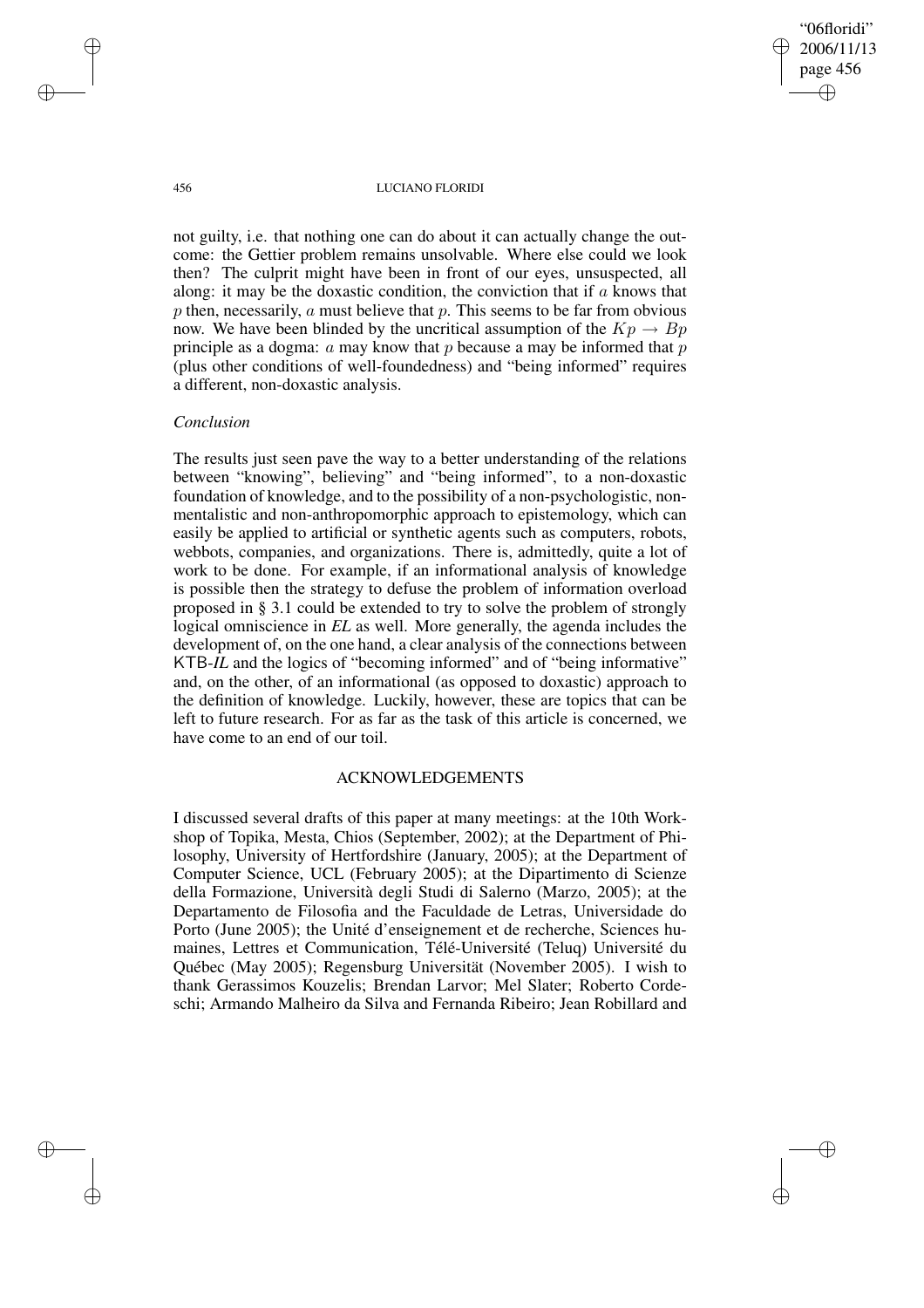✐

✐

✐

✐

Rainer Hammwöhner for their kind invitations, which gave me the opportunity to discuss and clarify several ideas contained in this paper. I am also grateful to the participants in these meetings for their helpful discussions. In particular, I would like to acknowledge the help, useful comments and criticisms by Patrick Allo, Fred Dretske, Rod Girle, John Halleck, Daniel Lemire, Paul Oldfield, Gianluca Paronitti, Claudio Pizzi, Hans Rott, Jeff Sanders, Sebastian Sequoiah-Grayson, Timothy Williamson. As usual, they are responsible only for the improvements and not for any remaining mistakes.

> Dipartimento di Scienze Filosofiche Università degli Studi di Bari Faculty of Philosophy and IEG Computing Laboratory Oxford University E-mail: luciano.floridi@philosophy.oxford.ac.uk

# **REFERENCES**

- Allo, P., 2005, "Being Informative Information as Information Handling", in: *WM2005: Professional Knowledge Management Experiences and Visions*, K.-D. Althoff, A. Dengel, R. Bergmann, M. Nick and T. Roth-Berghofer, ed., DFKI Gmbh, Kaiserslautern: 579–586.
- Artemov, S., and Nogina, E. 2005, "On Epistemic Logic with Justification", in: *Proceedings of the 10th conference on Theoretical aspects of rationality and knowledge*, Singapore, edited by Ron van der Meyden (National University of Singapore), 279–294.
- Baltag, A. and L. S. Moss, 2004, Logics for Epistemic Programs, *Synthese*, 139(2): 165–224.
- Bar-Hillel, Y., and Carnap, R. 1953, "An Outline of a Theory of Semantic Information" repr. in Bar-Hillel (1964), pp. 221–74.
- Bar-Hillel, Y., 1964, *Language and Information. Selected Essays on Their Theory and Application*, Addison-Wesley, Reading / London.
- Barklund, J. 1995, "Metaprogramming in Logic", in: *Encyclopedia of Computer Science and Technology*, edited by A. Kent and J. G. Williams (New York: Marcel Dekker), vol. 33, 205–227.
- Barwise, J., and Seligman, J. 1997, *Information Flow: The Logic of Distributed Systems* (Cambridge: Cambridge University Press).
- Becker, O. 1930, "Zur Logik Der Modalitaten", *Jahrbuch für Philosophie und phänomenologische Forschung*, 11, 497–548.

"06floridi" 2006/11/13 page 457

✐

✐

✐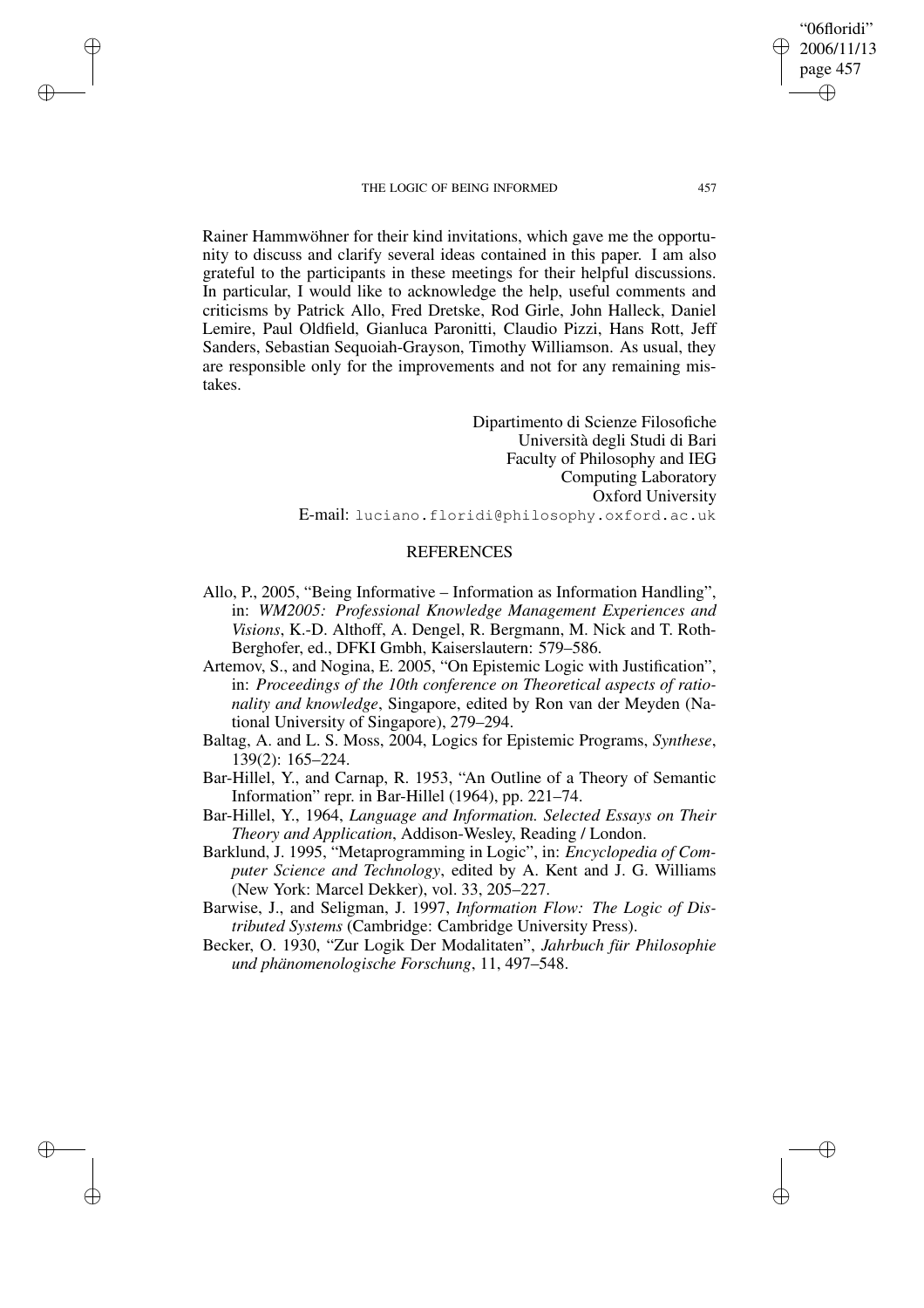### "06floridi" 2006/11/13 page 458 ✐ ✐

✐

✐

### 458 LUCIANO FLORIDI

- Brazier, F. M. T., and Treur, J. 1999, "Compositional Modelling of Reflective Agents", *International Journal of Human-Computer Studies*, 50, 407– 431.
- Colburn, T. R. 2000, *Philosophy and Computer Science* (Armonk, N.Y.: M.E. Sharpe).
- Conway, J. H., and Guy, R. K. 1996, *The Book of Numbers* (New York: Copernicus).
- Costantini, S. 2002, "Meta-Reasoning: A Survey", in: *Computational Logic: Logic Programming and Beyond – Essays in Honour of Robert A. Kowalski*, edited by A. C. Kakas and F. Sadri (Springer-Verlag).
- Devlin, K. J. 1991, *Logic and Information*, (Cambridge: Cambridge University Press).
- Dodig-Crnkovic, G. 2005, "System Modeling and Information Semantics", in: *Proceedings of the Fifth Promote IT Conference*, Borlänge, Sweden, edited by Janis Bubenko, Owen Eriksson, Hans Fernlund, and Mikael Lind (Studentlitteratur: Lund).
- Dretske, F. I. 1981, *Knowledge and the Flow of Information* (Oxford: Blackwell). Reprinted in 1999 (Stanford, CA: CSLI Publications).
- Fagin, R., and Halpern, J. Y. 1988, "Belief, Awareness and Limited Reasoning", Artificial Intelligence, 34, 39–76.
- Fetzer, J. H. 2004, "Information, Misinformation, and Disinformation", *Minds and Machines*.
- Floridi, L. 2003, "The Renaissance of Epistemology: 1914–1945", in: *Cambridge History of Philosophy 1870–1945*, edited by Thomas Baldwin (Cambridge: Cambridge University Press).
- Floridi, L. 2004a, "Information", in: *The Blackwell Guide to the Philosophy of Computing and Information*, edited by L. Floridi (Oxford – New York: Blackwell), 40–61.
- Floridi, L. 2004b, "On the Logical Unsolvability of the Gettier Problem", *Synthese*, 142(1), 61–79.
- Floridi, L. 2004c, "Open Problems in the Philosophy of Information", *Metaphilosophy*, 35(4), 554–582.
- Floridi, L. 2004d, "Outline of a Theory of Strongly Semantic Information", *Minds and Machines*, 14(2), 197–222.
- Floridi, L. 2005a, "Is Information Meaningful Data?", *Philosophy and Phenomenological Research*, 70(2), 351–70.
- Floridi, L. 2005b, "Semantic Conceptions of Information", *Stanford Encyclopedia of Philosophy*, edited by Edward N. Zalta, http://plato.stanford.edu/entries/informationsemantic.
- Floridi, L., and Sanders, J. W. 2004, "The Method of Abstraction", in: *Yearbook of the Artificial. Nature, Culture and Technology. Models in Contemporary Sciences*, edited by M. Negrotti (Bern: Peter Lang), 177–220.

✐

✐

✐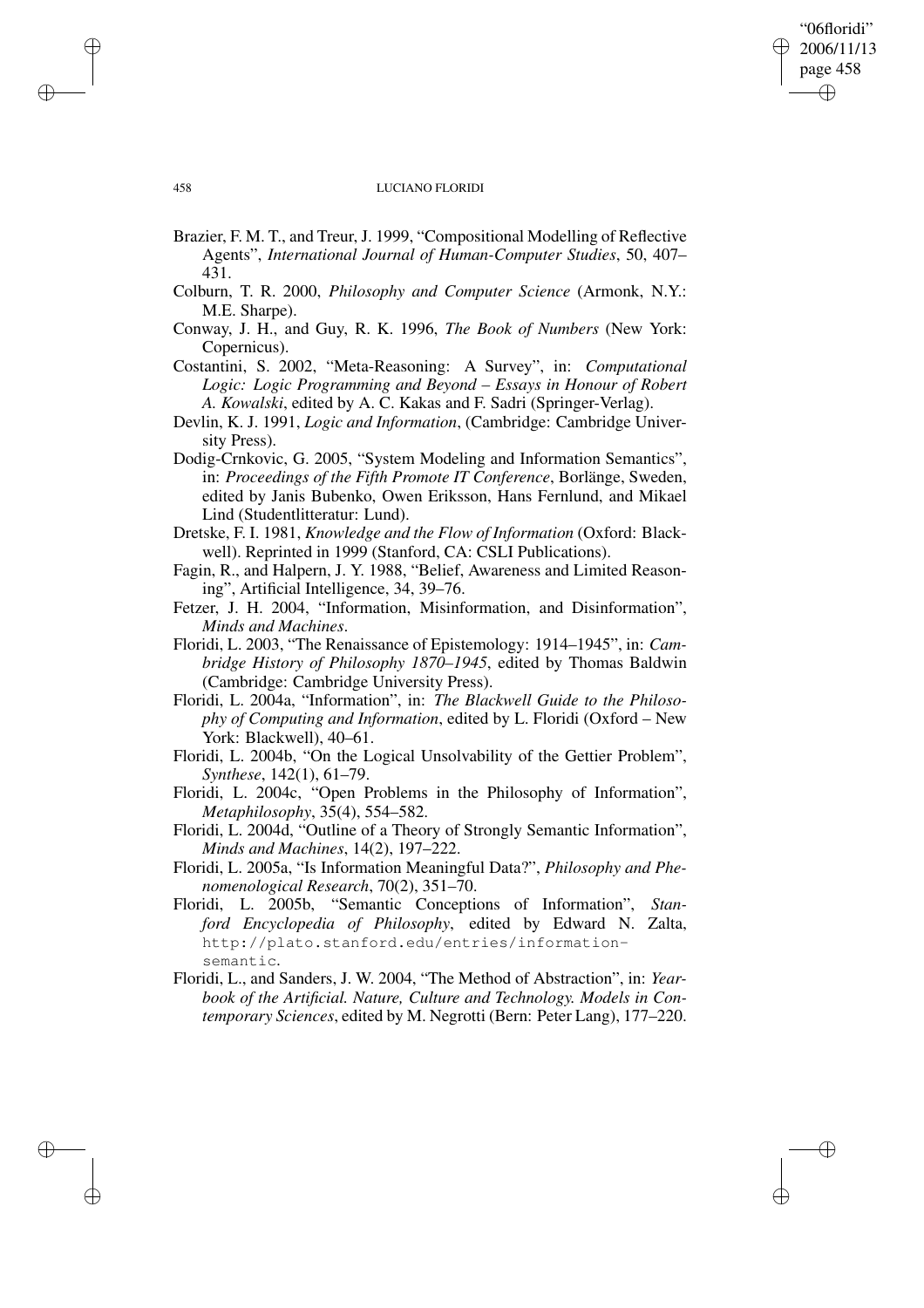✐

✐

✐

✐

- Floridi, L., and Sanders, J. W. forthcoming, "Levellism and the Method of Abstraction". The final draft of this paper is available as IEG – Research Report 22.11.04, see www.wolfson.ox.ac.uk/˜floridi/pdf/ latmoa.pdf
- Fox, C. J. 1983, *Information and Misinformation: An Investigation of the Notions of Information, Misinformation, Informing, and Misinforming* (Westport, Conn: Greenwood Press).
- Gärdenfors, P. 1988, *Knowledge in Flux: Modeling the Dynamics of Epistemic States* (Cambridge, Mass; London: MIT).
- Girle, R. 2000, *Modal Logics and Philosophy* (Teddington: Acumen).
- Goldblatt, R. 2003, "Mathematical Modal Logic: A View of Its Evolution", *Journal of Applied Logic*, 1(5–6), 309–392.
- Golden, K., Etzioni, O., and Weld, D. 1994, "Omnipotence without Omniscience: Efficient Sensor Management for Software Agents", in: *Proceedings of the twelfth national conference on Artificial intelligence*, Seattle, Washington, United States, edited by O. Etzioni (AAAI Press), 1048–1054.
- Graham, G. 1999, *The Internet: A Philosophical Inquiry* (London: Routledge).
- Grant, J., and Hunter, A. forthcoming, "Measuring Inconsistency in Knowledgebases", *Journal of Intelligent Information Systems*.
- Grice, H. P. 1989, *Studies in the Way of Words* (Cambridge, Mass.: Harvard University Press).
- Groenendijk, J. A. G., Janssen, T. M. V., and Stokhof, M. J. B. (ed.) 1984, *Truth, Interpretation, and Information: Selected Papers from the Third Amsterdam Colloquium*, (Dordrecht, Holland; Cinnaminson, U.S.A: Foris Publications).
- Halpern, J. Y. 1996, "Should Knowledge Entail Belief?" *Journal of Philosophical Logic*, 25(5), 483–494.
- Hintikka, J. 1962, *Knowledge and Belief: An Introduction to the Logic of the Two Notions* (Ithaca: Cornell University Press).
- Hocutt, M. 1972, "Is Epistemic Logic Possible?" *Notre Dame Journal of Formal Logic*, 13(4), 433–453.
- Hughes, G. E., and Cresswell, M. J. 1996, *A New Introduction to Modal Logic* (London: Routledge).
- Kraus, S., and Lehmann, D. 1986, "Knowledge, Belief and Time", in: *Proceedings of the 13th ICALP*, edited by C. Krott (Springer), 186–195.
- Lemmon, E. J. 1959, "Is There Only One Correct System of Modal Logic?", *Proceedings of the Aristotelian Society*, 23, 23–40.
- Lenzen, W. 1978, *Recent Work in Epistemic Logic* (Amsterdam: North-Holland).

"06floridi" 2006/11/13 page 459

✐

✐

✐